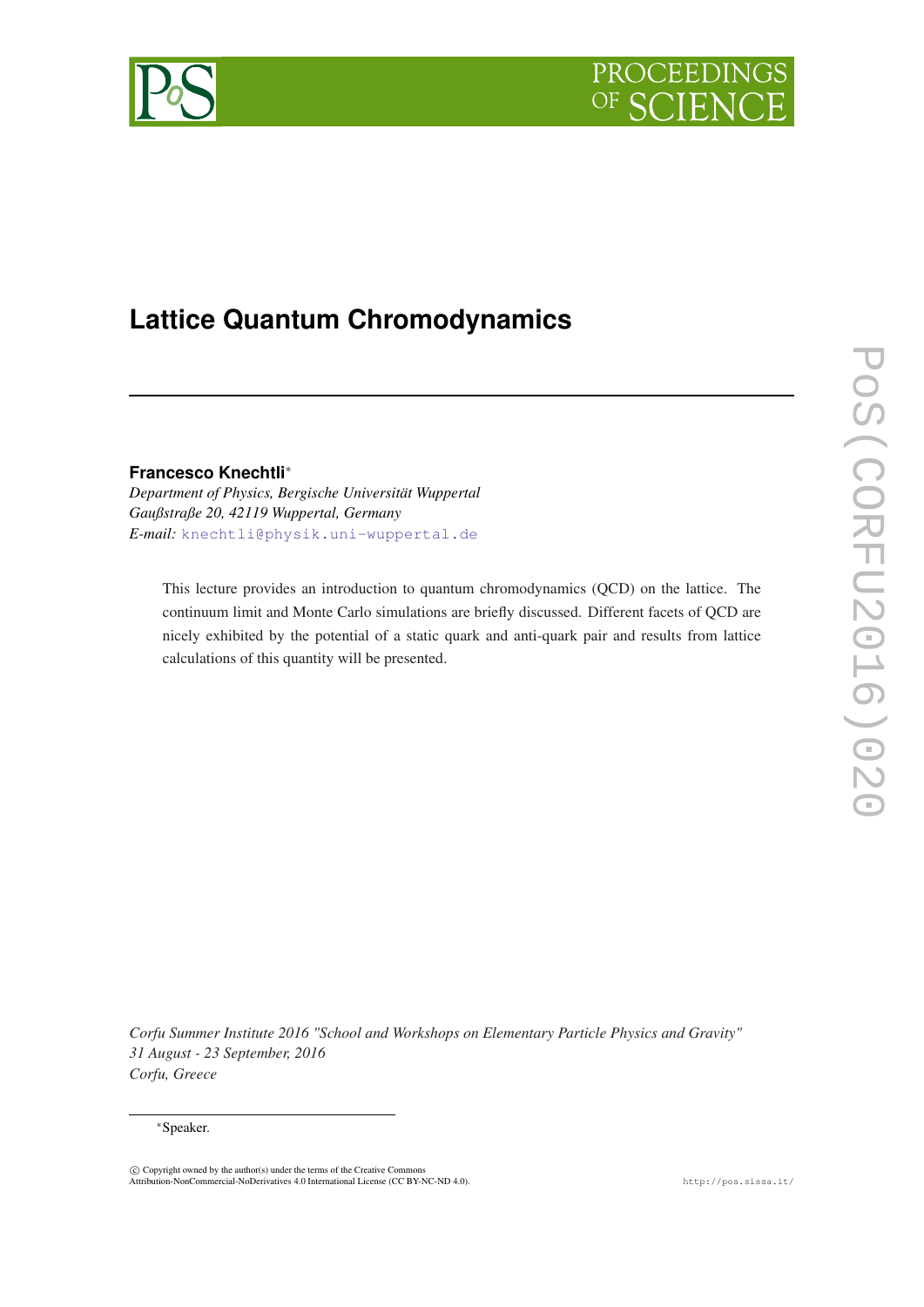

**Figure 1:** The strong coupling  $\alpha_s(\mu) = \bar{g}^2(\mu)/(4\pi)$  in the  $\overline{MS}$  scheme taken from Ref. [\[5](#page-12-0)].

# 1. Lattice QCD

This introductory section on lattice Quantumchromodynamics (QCD) will be brief. More details can be found in [\[1\]](#page-12-0). QCD is the theory of strong interactions with the Euclidean Lagrangian

$$
\mathcal{L}_{\text{QCD}}(g_0, m_q) = -\frac{1}{2g_0^2} \text{tr}\left\{ F_{\mu\nu} F_{\mu\nu} \right\} + \sum_{q=u,d,s,c,b,t} \bar{q} \left( \gamma_\mu (\partial_\mu + A_\mu) + m_q \right) q \tag{1.1}
$$

The free parameters of the theory are the gauge coupling  $g_0$  and the quark masses  $m_q$ . For small *g*<sup>0</sup> calculations in QCD can be performed by an asymptotic expansion in *g*<sup>0</sup> called perturbation theory. The interaction vertex of a quark, an anti-quark and a gluon is proportional at tree level to the gauge coupling *g*0. When higher order effects in perturbation theory are included the strength of the interaction is given by an effective coupling  $\bar{g}(\mu)$  which depends on the magnitude  $\mu$  of the energy-momentum transferred by the gluon to the quarks, see [\[2\]](#page-12-0). Asymptotic freedom is the property that for large  $\mu$  the coupling  $\bar{g}(\mu)$  goes to zero as [\[3,](#page-12-0) [4](#page-12-0)]

$$
\bar{g}^2(\mu) \stackrel{\mu \to \infty}{\sim} \frac{1}{2b_0 \log(\mu/\Lambda)},
$$
\n(1.2)

where  $b_0$  is a known coefficient and  $\Lambda$  is a mass scale called the  $\Lambda$  parameter of QCD. Asymptotic freedom is verified experimentally as shown in Fig. 1.

At zero temperature and zero chemical potential QCD has two energy regimes:

- 1. at high energy  $\mu \gtrsim 2 \text{GeV}$ ,  $\alpha_s(\mu) \equiv \bar{g}^2/(4\pi)$  is small and quarks and gluons are (almost) free;
- 2. at lower energies, quarks and gluons are confined into hadrons.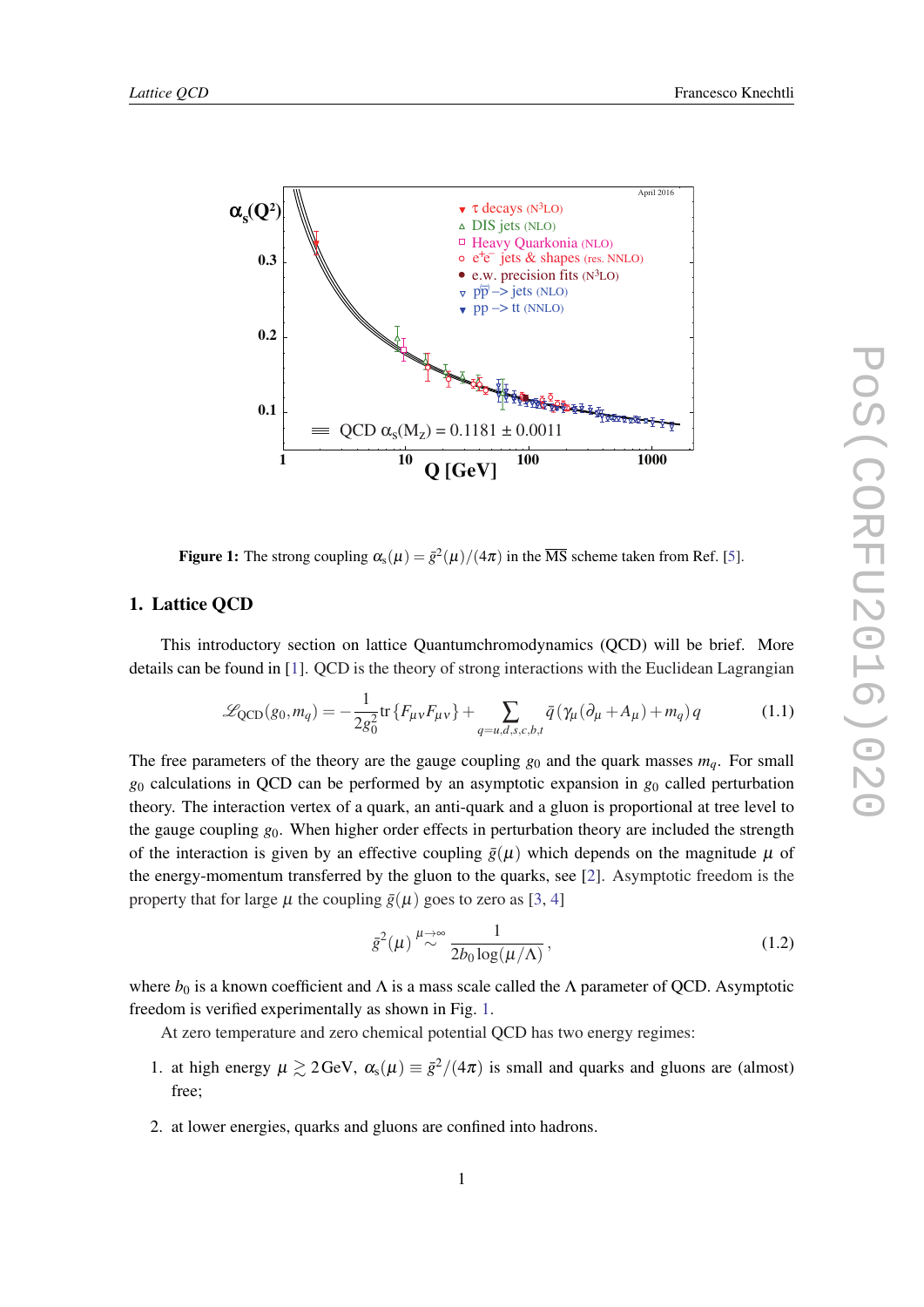<span id="page-2-0"></span>While perturbation theory works in regime 1. we need a different tool to extract the properties of hadrons from  $\mathscr{L}_{\text{OCD}}$  (regime 2.). The latter is provided by the lattice formulation which is amenable to computer simulations.

QCD can be formulated as a path integral. Wilson [[6](#page-12-0)] and independently Smit [\[7\]](#page-12-0) formulated this path integral on a four-dimensional Euclidean hypercubic lattice with lattice spacing *a*. The points of the lattice are denoted by  $x = (n_0, n_1, n_2, n_3)a$ ,  $n_\mu = 0, 1, \ldots$  and the four directions by  $\mu =$ 0, 1, 2, 3. For simulations a finite lattice of size  $T \times L^3$  is considered. A  $SU(N)$  gauge field consists of matrices  $U_{\mu}(x) \in SU(N)$  associated with oriented links between two nearest-neigbor points on the lattice. A local gauge transformation is a set  $\Omega(x) \in SU(N)$ . The gauge links transform as

$$
U_{\mu}^{(g)}(x) = \Omega(x) U_{\mu}(x) \Omega^{-1}(x + a\hat{\mu}).
$$
\n(1.3)

Integration over link variables is performed using the group invariant (Haar) measure d*U*:

$$
I[f] = \int_{SU(N)} dU f(U) = \int_{SU(N)} dU f(VUW), \quad I[1] = 1,
$$
\n(1.4)

where the matrices *V* and *W* are in  $SU(N)$ . Plaquettes are the elementary (Wilson) loops on the lattice which are defined by

$$
P_{\mu,\nu}(x) = U_{\mu}(x)U_{\nu}(x+a\hat{\mu})U_{\mu}^{-1}(x+a\hat{\nu})U_{\nu}^{-1}(x)
$$
\n(1.5)

with the property  $P_{\mu,\nu}^{-1}(x) = P_{\mu,\nu}^{\dagger}(x) = P_{\nu,\mu}(x)$ . Under gauge transformation the plaquette transforms as  $P_{\mu,\nu}^{(g)}(x) = \Omega(x) P_{\mu,\nu}(x) \Omega^{-1}(x)$ . Wilson's gauge action is defined by

$$
S_{\rm w}[U] = \frac{\beta}{N} \sum_{x} \sum_{\mu < v} \text{Retr} \left[ 1 - P_{\mu, v}(x) \right]. \tag{1.6}
$$

It is positive, gauge invariant and has a parameter  $\beta \geq 0$ . The latter is related at the classical level to the continuum gauge coupling  $g_0$  through the relation

$$
\beta = \frac{2N}{g_0^2}.\tag{1.7}
$$

The Euclidean path integral on the lattice is formulated as a statistical mechanical system with partition function

$$
Z = \int \mathscr{D}[U] \ e^{-S_{\rm w}[U]}, \quad \mathscr{D}[U] = \prod_{x,\mu} \mathrm{d}U_{\mu}(x) \tag{1.8}
$$

with a compact Haar measure. This is a non-perturbative definition of the Euclidean path integral. An observable is a function of the gauge field  $\mathcal{O}[U]$  and its expectation value is

$$
\langle \mathcal{O} \rangle = \frac{1}{Z} \int \mathcal{D}[U] \mathcal{O}[U] e^{-S_{\mathbf{w}}[U]}.
$$
 (1.9)

Gauge fixing is not required for gauge invariant observables.

Quark fields  $\psi_i^{\alpha}(x)$  are Grassmann variables with indices  $\alpha = 1, ..., 4$  (Dirac) and  $i = 1, ..., N$ (gauge; fundamental representation). Antiquark fields  $\bar{\psi}_i^{\alpha}$  are independent Grassmann variables in the complex conjugate representation. They obey the anticommutation relations

$$
\{\psi_i^{\alpha}(x), \psi_j^{\beta}(y)\} = 0, \quad \{\bar{\psi}_i^{\alpha}(x), \bar{\psi}_j^{\beta}(y)\} = 0, \quad \{\psi_i^{\alpha}(x), \bar{\psi}_j^{\beta}(y)\} = 0. \tag{1.10}
$$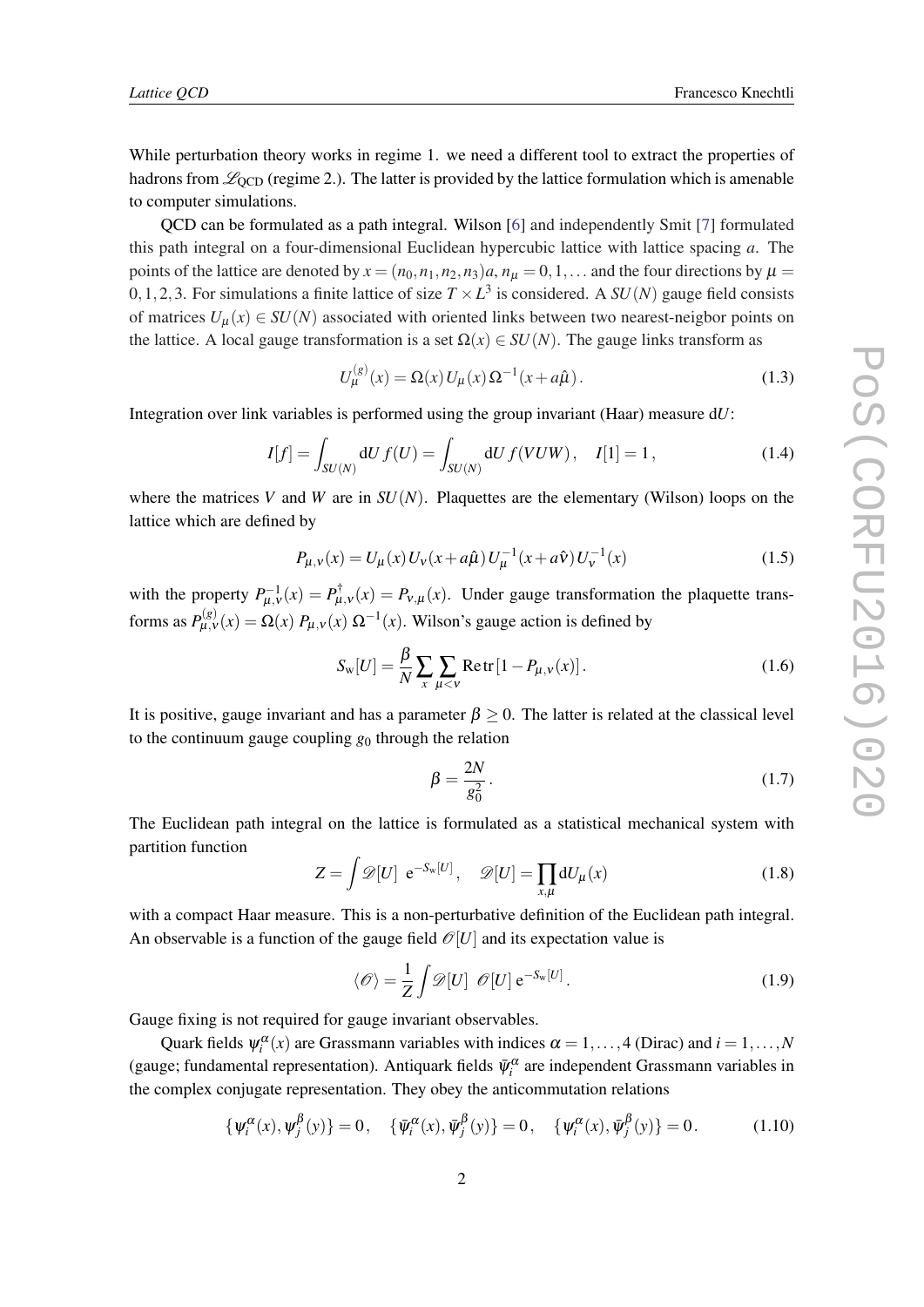Under local gauge transformation quark fields transform as

$$
(\psi^{(g)})_i^{\alpha}(x) = [\Omega(x)]_{ij}\psi_j^{\alpha}(x) \quad \text{and} \quad (\bar{\psi}^{(g)})_i^{\alpha}(x) = \bar{\psi}_j^{\alpha}[\Omega(x)^{-1}]_{ji}.
$$
 (1.11)

Wilson's action for the quark fields is defined by

$$
S_{\rm F} = a^4 \sum_{x} \bar{\psi}_i^{\alpha}(x) [D_{\rm w} + m_0]_{ij}^{\alpha \beta} \psi_j^{\beta}(x) , \qquad (1.12)
$$

where  $m_0$  is the bare quark mass. The Wilson–Dirac operator is

$$
[D_{\mathbf{w}}]_{ij}^{\alpha\beta} = \frac{1}{2} \sum_{\mu} \left\{ [\gamma_{\mu}]^{\alpha\beta} (\nabla_{\mu}^* + \nabla_{\mu})_{ij} - a[\delta]^{\alpha\beta} (\nabla_{\mu}^* \nabla_{\mu})_{ij} \right\}
$$
(1.13)

and contains the covariant difference operators

$$
(\nabla_{\mu}\psi)^{\alpha}_{i}(x) = \{ [U_{\mu}(x)]_{ij}\psi^{\alpha}_{j}(x+a\hat{\mu}) - \psi^{\alpha}_{i}(x) \}/a, \qquad (1.14)
$$

$$
(\nabla_{\mu}^{*}\psi)^{\alpha}_{i}(x) = \{\psi^{\alpha}_{i}(x) - [U_{\mu}^{-1}(x - a\hat{\mu})]_{ij}\psi^{\alpha}_{j}(x - a\hat{\mu})\}/a.
$$
 (1.15)

 $D_{\rm w}$  is a large sparse matrix of dimension  $12T/a(L/a)^3 \times 12T/a(L/a)^3$ . The Nielsen-Ninomiya theorem states that it is impossible to construct a local (free) lattice operator *D* with  $\{D, \gamma_5\} = 0$ without doubling the quark species. The property  $\{D, \gamma_5\} = 0$  guarantees the invariance under (continuum) chiral transformations of the quark fields. The term  $-\frac{a}{2}\nabla^*_{\mu}\nabla_{\mu}$  in eq. (1.13) removes the doublers (fermion copies) in the continuum limit but since  $\{D_w, \gamma_5\} = -a\nabla^*_{\mu}\nabla_{\mu} \neq 0$  it violates chiral symmetry at O(*a*). By including the Sheikholeslami-Wohlert term in the Wilson–Dirac operator these violations can by reduced to  $O(a^2)$  [\[8,](#page-13-0) [9\]](#page-13-0). A consequence of the breaking of chiral symmetry is that the bare quark mass parameter  $m_0$  in eq. (1.12) has to be tuned to a non-zero negative critical value in order to realize zero physical quark mass.

A way to avoid the Nielsen–Ninomiya theorem goes back to an old suggestion by Ginsparg and Wilson [[10](#page-13-0)] by demanding only  $\{D, \gamma_5\} = aD\gamma_5D$ . This idea was revived in 1997 [\[11](#page-13-0), [12,](#page-13-0) [13](#page-13-0)] and Lüscher showed that there exists a lattice form of chiral symmetry which is exactly preserved in this case.

At this point we can formulate QCD on the lattice in terms of a gauge field  $U_{\mu}(x) \in SU(3)$  and *N*<sub>f</sub> quark fields  $\psi_f$ ,  $f = 1, \ldots, N_f$  with bare masses  $m_{0f}$ . The partition function is

$$
Z = \int \mathscr{D}[U] \prod_{f=1}^{N_{\rm f}} \mathscr{D}[\bar{\psi}_f] \mathscr{D}[\psi_f] e^{-S_{\rm w}[U] + \sum_{f=1}^{N_{\rm f}} \bar{\psi}_f(D_{\rm w} + m_{0f})\psi_f}, \qquad (1.16)
$$

with  $\mathscr{D}[\psi_f] = \prod_{x,i,\alpha} d(\psi_f)^\alpha_i(x)$ . Using the Matthews–Salam formula:  $\int \mathscr{D}[\eta] \mathscr{D}[\bar{\eta}] e^{\bar{\eta}_i M_{ij} \eta_j} =$  $det(M)$  we arrive at the expression

$$
Z = \int \mathscr{D}[U] \ e^{-S_{\rm w}[U]} \prod_{f=1}^{N_{\rm f}} \det(D_{\rm w} + m_{0f}). \tag{1.17}
$$

A lattice operator for a nucleon at rest is  $N$  ∼  $\sum_{\underline{x}} \pmb{\varepsilon}_{ijk}u(\underline{x})_i\left(u(\underline{x})_j^T C\gamma_5 d(\underline{x})_k\right)$  in terms of up and down quark fields *u* and *d*, see [[14\]](#page-13-0). Assuming the existence of an (effective) transfer matrix<sup>1</sup> the nucleon

<sup>&</sup>lt;sup>1</sup>Its existence for the lattice gauge theory with Wilson fermions and Wilson plaquette action has been rigorously proven in [\[15](#page-13-0)].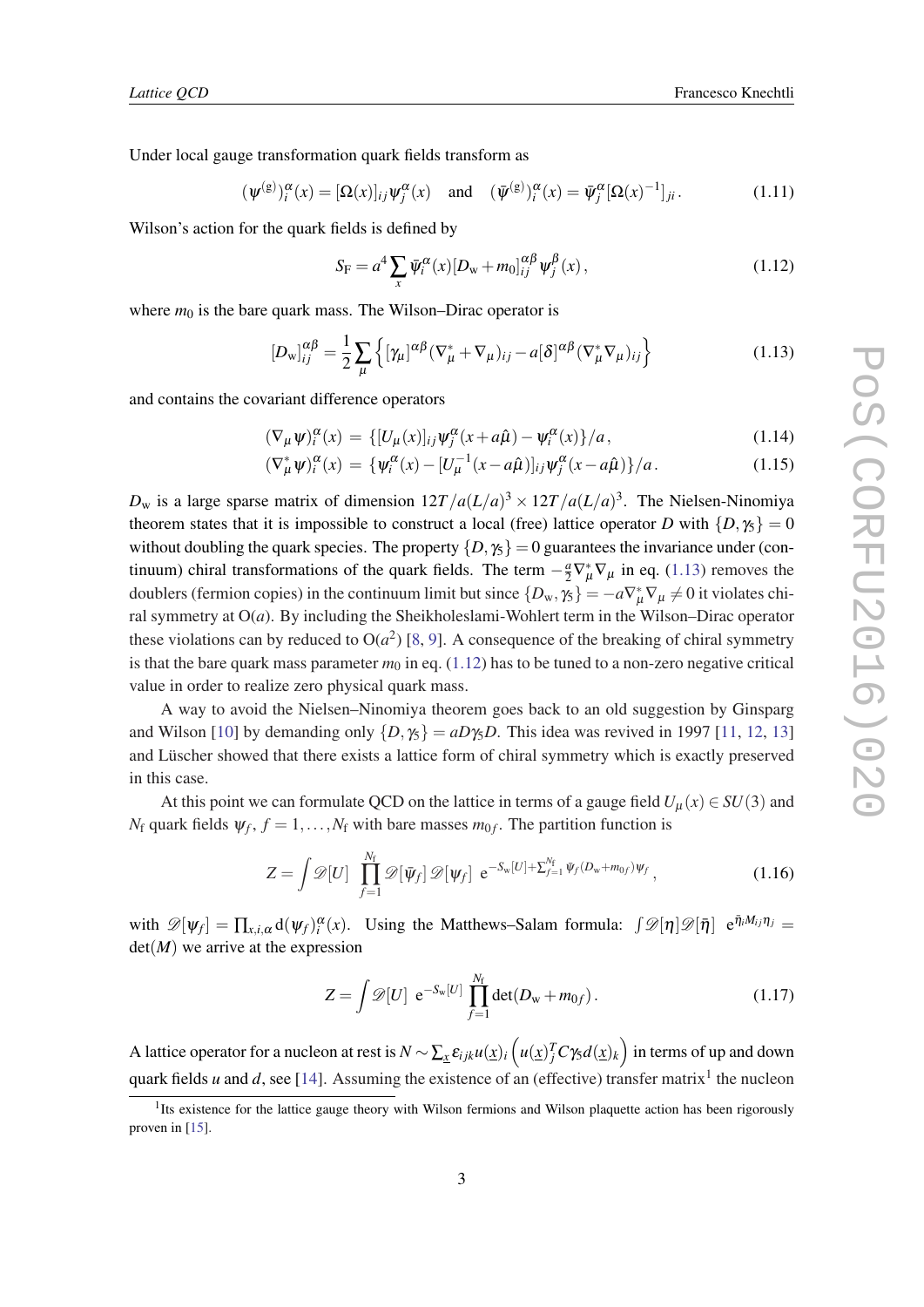*Lattice QCD* Francesco Knechtli

two-point function

$$
\langle N(t = na, \underline{p} = 0) \overline{N}(0) \rangle \approx \int \mathcal{D}[U] \mathcal{D}[\bar{q}] \mathcal{D}[q] e^{-S[U, \bar{q}, q]} N(t, \underline{0}) \overline{N}(0) \qquad (1.18)
$$
  
\n*n* large

$$
\frac{\text{large}}{\sim} \, \mathrm{e}^{-n/\xi_N(g_0, \ldots)} \tag{1.19}
$$

decays exponentially with exponent  $t m_N = n (am_N)$  where  $am_N(g_0,...) = 1/\xi_N(g_0,...)$  is the nucleon mass in lattice units.  $\xi_N$  is the nucleon correlation length, which depends on the bare gauge coupling *g*<sup>0</sup> and other parameters like the quark masses.

#### 2. Continuum limit

We consider for simplicity a QCD-like theory with massless quarks. The input parameter is the lattice gauge coupling  $\beta = 6/g_0^2$ . The value of the lattice spacing *a* is not an input. In order to determine the lattice spacing (what is called scale setting, see [[16\]](#page-13-0) for a recent discussion) we can compute for example a mass, like the nucleon mass  $am_N(g_0)$  and declare

$$
a(g_0) = \frac{am_N(g_0)}{m_N},
$$
\n(2.1)

where  $m_N$  is the physical value of the nucleon mass in units of MeV. Note that the value of *a* depends on the chosen hadron mass. Evenually we want to take the continuum limit  $a \to 0$ . If we consider the physical nucleon mass  $m<sub>N</sub>$  fixed this implies that the nucleon correlation length  $\xi_N \to \infty$  diverges in the continuum limit. The continuum limit can therefore be taken if a critical value of the gauge coupling  $g_{\text{crit}}$  exists such that  $\xi_N \to \infty$  when  $g_0 \to g_{\text{crit}}$ . The conventional wisdom is that

$$
g_{\rm crit} = 0, \tag{2.2}
$$

in other words the continuum limit of lattice QCD is asymptotically free. There is strong evidence in support of this statement (coming from perturbation theory and simulation results) but it is not yet rigorously proven. Eq. (2.2) also holds when the quark masses are non-zero. In that case the values of the bare quark masses are fixed by matching to experimentally determined quantities.

Consider the mass spectrum of QCD  $am_k$ ,  $k = 1, 2, \ldots$  near the continuum limit. Presently attained values of  $\xi_k = 1/(am_k)$  are not so large and one needs extrapolations

$$
\left[\frac{m_k}{m_1}\right](g_0) = \left[\frac{m_k}{m_1}\right](g_{\text{crit}}) + c_k O((am_1)^p), k > 1,
$$
\n(2.3)

where  $p = 1, 2, \ldots$  and the powers of *a* can be modulated by logarithmic factors. Symanzik's conjecture is that as  $a \to 0$  the lattice theory can be described by an effective continuum theory with the lattice spacing *a* as an expansion parameter [\[17](#page-13-0)]. Only local operators with the same symmetries as the lattice theory appear. The expectations based on Symanzik's analysis are

- a) generic  $O(a^2)$  ( $p = 2$ ) artifacts in pure  $SU(N)$  theory but  $O(a)$  ( $p = 1$ ) effects with pure Wilson fermions;
- b) it is possible to construct improved lattice actions, for which the leading cut-off effects are cancelled, in particular  $O(a^2)$ -improved lattice action for  $SU(N)$  theory and  $O(a)$ -improved Wilson fermions.

We refer to a review by P. Weisz [\[18](#page-13-0)] for a review on Symanzik's effective theory of lattice artifacts.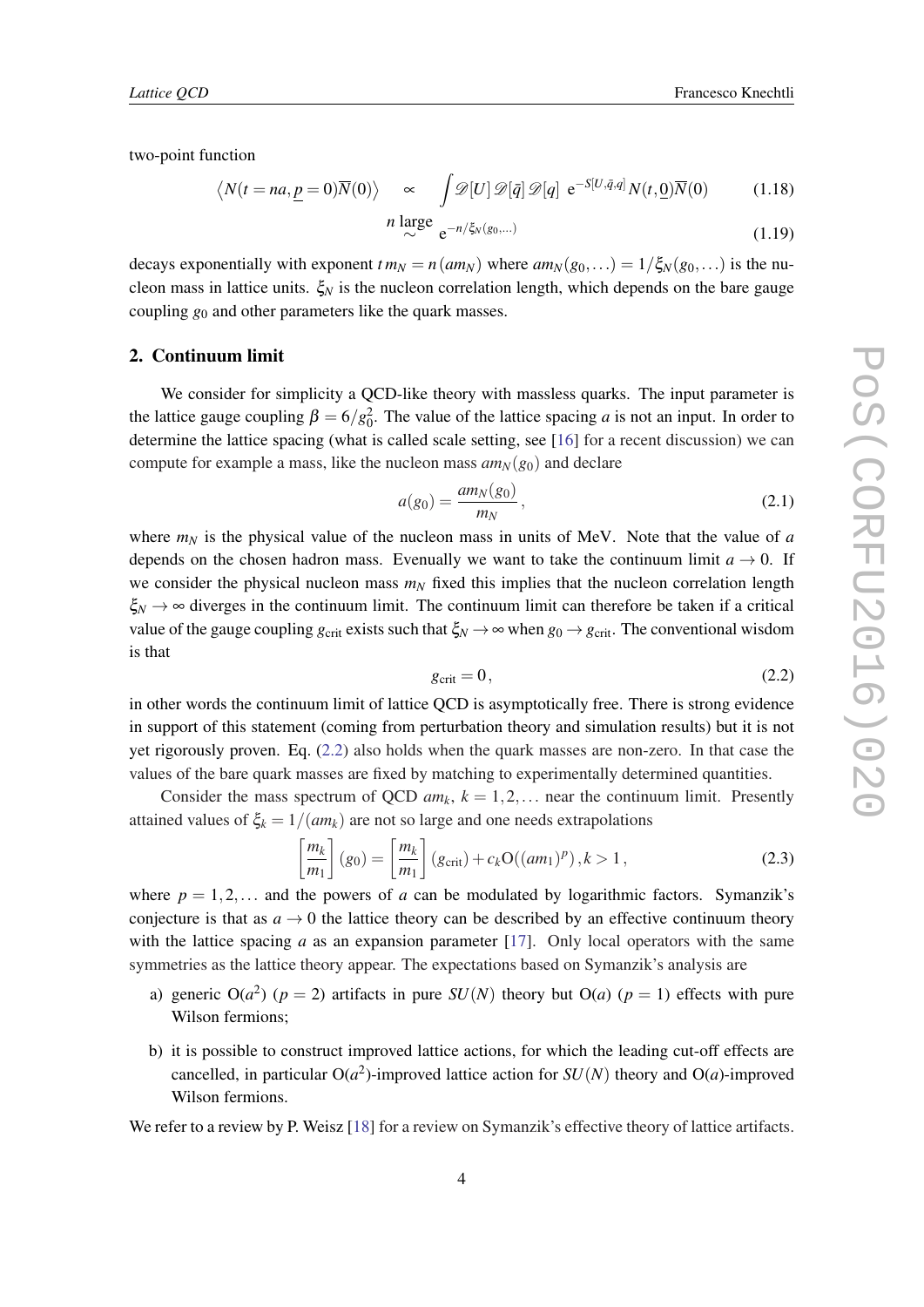# 3. Monte Carlo simulations

We restrict the discussion of Monte Carlo simulation to the case of a pure gauge theory. The task is to compute expectation values of functions of observables *O*[*U*] defined by the integral in eq. [\(1.9\)](#page-2-0). The dimension of this integral is  $(N^2 - 1) \times 4 \times (T/a) \times (L/a)^3$ , which can be O(10<sup>9</sup>). It is not possible to solve it anlytically but it can be estimated by a Monte Carlo simulation. The latter consists of generating a sequence  $\{U_1, U_2, \ldots, U_n\}$  (called an ensemble) drawn at random from the probability distribution  $\Pi(U) = e^{-S_w[U]} / Z$ . The integral eq. ([1.9](#page-2-0)) is then approximated by the ensemble average

$$
\langle O \rangle = \frac{1}{n} \sum_{i=1}^{n} O(U_i) + O(n^{-1/2}).
$$
\n(3.1)

Except for simple cases, it is not possible to generate independent configurations in a sample. Instead one uses a Markov chain where  $U_k$  is obtained from  $U_{k-1}$  by a stochastic process. The chain depends on  $U_1$  and a transition probability function  $T(U, U')$  with the properties [[19\]](#page-13-0)

- 1.  $T(U, U') \ge 0 \ \forall U, U', \quad \int \mathcal{D}[U'] T(U, U') = 1 \ \forall U.$
- 2. Stability:  $\int \mathcal{D}[U] \Pi(U) T(U, U') = \Pi(U') \ \forall U'.$
- 3. Aperiodicity:  $T(U, U) > 0 \,\forall U$ .
- 4. Ergodicity: for any given subregion of configuration space  $\mathscr S$  one can find  $U \in \mathscr S$  and  $U' \notin \mathscr{S}$  such that  $T(U, U') > 0$ .

Usually it is easier to construct a transition function which fulfills the detailed balance condition:  $\Pi(U)T(U, U') = \Pi(U')T(U', U)$  for all pairs *U'*, *U*. Detailed balance implies stability. As an example, a simple algorithm to update gauge links in a Markov chain is defined as follows:

- 1. Choose a link  $(x, \mu)$  at random.
- 2. Choose  $X \in \mathfrak{su}(3)$  randomly in a ball  $||X|| \leq \varepsilon$  with uniform distribution, where  $\varepsilon > 0$ .
- 3. Generate a random number  $r$  uniformly distributed in the interval  $[0,1]$  and accept the new link  $U'_{\mu}(x) = e^X U_{\mu}(x)$  if  $e^{-S_w[U']} \geq re^{-S_w[U]}$ , otherwise keep the old link  $U_{\mu}(x)$ .

For large-scale simulations we need excellent random number generators, e.g RANLUX [\[20\]](#page-13-0). For the description of more efficient gauge link updates as well as algorithms of full QCD including dynamical quarks we refer to [[1](#page-12-0)] and references therein.

In a Markov chain consecutive configurations are not statistically independent. There are autocorrelations which effectively reduce the number of independent measurement of an observable *O* by  $n \longrightarrow n/(2\tau_{int}(O))$ , where  $\tau_{int}(O)$  is called the integrated autocorrelation time. The latter depends on the algorithm as well as on the observable, see [\[21](#page-13-0)]. Critical slowing down is the property that in the continuum limit autocorrelation times diverge with some power of the inverse lattice spacing  $\tau_{\text{int}}(O) \propto (1/a)^{z(O)}$ . The power  $z(O)$  is called dynamical critical exponent. The state of the art algorithm for lattice simulations of QCD is the Hybrid Monte Carlo (HMC) [[22\]](#page-13-0). With this algorithm the dynamical critical exponent can be as large as  $z \approx 5$  [[23\]](#page-13-0). Employing open boundary conditions in time on can achieve  $z = 2$  [\[24](#page-13-0)].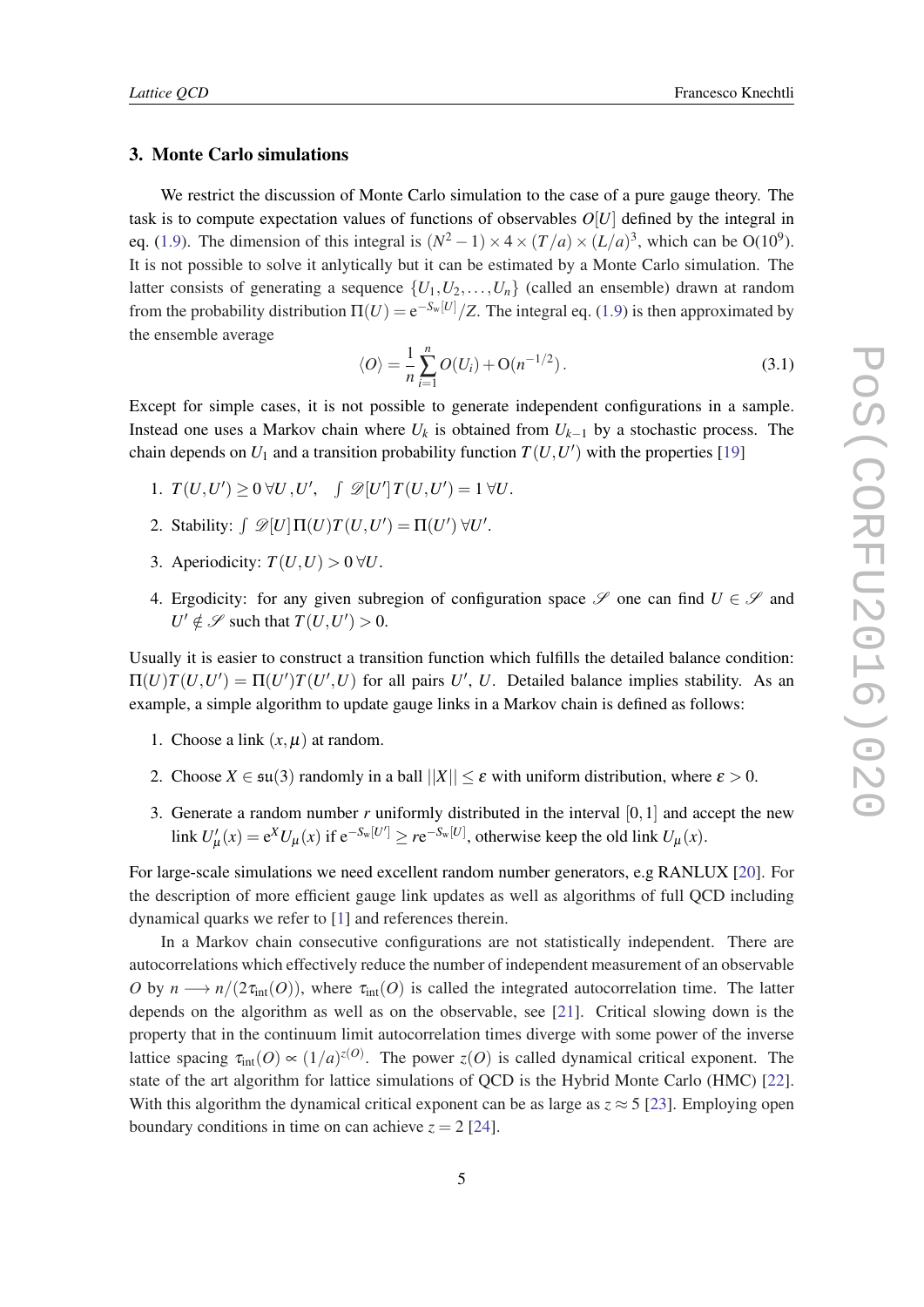## <span id="page-6-0"></span>4. Static quark potential

The energy levels of a static quark and anti-quark pair at distance *r* exhibits several of the fundamental properties of QCD and can be studied by lattice QCD simulations. We denote the energy levels by  $V_n(r)$ ,  $n = 0, 1, \ldots$  The ground state  $V_0(r) \equiv V(r)$  is called the static potential.

In pure  $SU(N)$  gauge theory the static potential is for small distances  $r < 0.1$  fm well described by a Coulomb potential ∝  $1/r$ . At large distances  $r \gg 1$  fm it becomes a confining potential which grows lineraly with the distance *r*. This linear growth extends to  $r \rightarrow \infty$  in the pure gauge theory. In this case a flux tube forms between the static quarks which is called (QCD) string. When sea quarks are present the situation changes and the string breaks at a distance  $r<sub>b</sub> \approx 1.5$  fm when the energy of the flux tube is sufficient to create a sea quark and anti-quark pair which, together with the static quarks, form a pair of static-light mesons.

### 4.1 Continuum results

Before we turn to the lattice, we mention some continuum results which are known for the static potential. At small distances  $r \rightarrow 0$  perturbation theory can be applied thanks to the property of asymptotic freedom. At leading order the potential is determined by the exchange of one gluon and is given by

$$
V(r) \stackrel{r \to 0}{\sim} -C_{\rm F} \frac{g_0^2}{4\pi r}, \quad C_{\rm F} = (N^2 - 1)/(2N). \tag{4.1}
$$

The expansion of  $V(r)$  in the  $\overline{\text{MS}}$  strong coupling  $\alpha_s = \bar{g}^2_{\overline{\text{MS}}}(1/r)/(4\pi)$  has been computed to two loops [\[25](#page-13-0), [26](#page-13-0), [27,](#page-13-0) [29](#page-14-0)] and is now known to three loops [[30,](#page-14-0) [31,](#page-14-0) [32](#page-14-0), [33](#page-14-0), [34\]](#page-14-0) . The potential contains an additive constant which originates from the self-energy of the static quarks and diverges when the ultra-violet cut-off is taken to infinity. The static force

$$
F(r) = \frac{\mathrm{d}V(r)}{\mathrm{d}r} \tag{4.2}
$$

is a renormalized quantity. A running strong coupling  $\alpha_{qq}(\mu) \equiv \bar{g}_{qq}^2(\mu)/(4\pi)$  can be defined from the static force as

$$
\alpha_{qq}(\mu) = \frac{1}{C_{\rm F}} r^2 F(r). \tag{4.3}
$$

The coupling  $\bar{g}_{qq}(\mu)$  runs with the energy scale  $\mu = 1/r$  according to the renormalization group equation

$$
\mu \frac{\mathrm{d}}{\mathrm{d}\mu} \bar{g}_{qq}(\mu) = \beta_{qq} (\bar{g}_{qq}(\mu)), \qquad (4.4)
$$

where the  $\beta_{qq}$  is the beta function. The latter is known up to the 4-loop term

$$
\beta_{qq}(\bar{g}_{qq}) = -\bar{g}_{qq}^3 \left[ \sum_{n=0}^3 b_n^{(qq)} \bar{g}_{qq}^{2n} + b_{3,l}^{(qq)} \bar{g}_{qq}^6 \log(3\bar{g}_{qq}^2/(8\pi)) + O(\bar{g}_{qq}^8) \right],\tag{4.5}
$$

where  $b_0^{\text{(qq)}} = b_0 = \frac{1}{(4\pi)}$  $\frac{1}{(4\pi)^2} (11 - \frac{2}{3})$  $\frac{2}{3}N_f$ ) and  $b_1^{(qq)} = b_1 = \frac{1}{(4\pi)^{3}}$  $\frac{1}{(4\pi)^4}$   $\left(102 - \frac{38}{3}\right)$  $\frac{38}{3}N_f$  are the universal coefficients. The non-universal coefficients  $b_2^{(qq)}$  $b_2^{(qq)}$ ,  $b_3^{(qq)}$  $b_{3,l}^{(qq)}$  and  $b_{3,l}^{(qq)}$  $3, l$  are derived from the 3-loop expression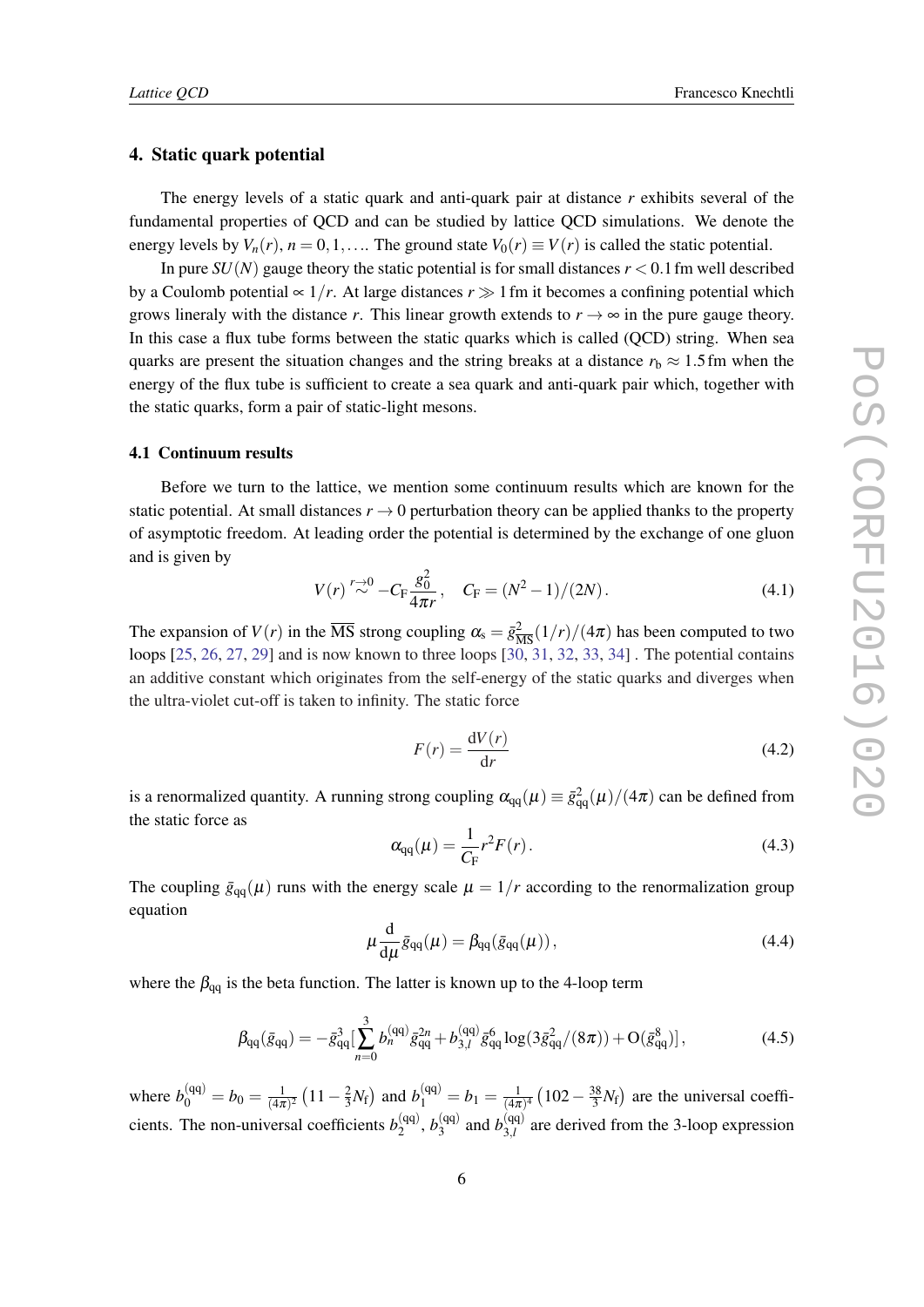<span id="page-7-0"></span>

Figure 2: Wilson loop (left) and correlator of Polyakov loops (right).

of the static potential in Appendix B of [[40\]](#page-14-0). The renormalization group equation eq. [\(4.4](#page-6-0)) can be integrated in the form

$$
\Lambda_{qq} = \mu \left( b_0 \bar{g}_{qq}^2 \right)^{-b_1/(2b_0^2)} e^{-1/(2b_0 \bar{g}_{qq}^2)} \times \exp \left\{ - \int_0^{\bar{g}_{qq}} dx \left[ \frac{1}{\beta(x)} + \frac{1}{b_0 x^3} - \frac{b_1}{b_0^2 x} \right] \right\},
$$
\n(4.6)

where  $\Lambda_{qq}$  is the  $\Lambda$  parameter in the qq scheme. The latter can be computed from the  $\Lambda$  parameter in the  $\overline{MS}$  scheme. Given a value for  $\mu/\Lambda_{qq}$ , the numerical *n*-loop solution  $\bar{g}_{qq} = \bar{g}_{qq}(\mu/\Lambda_{qq})$  to eq. (4.6) is obtained by truncating the  $\beta_{qq}$  function in the integrand after the  $b_{n-1}^{(qq)}$  $\int_{n-1}^{(qq)}$  term and solving for  $\bar{g}_{qq}$ .

As  $r \rightarrow \infty$  the potential in the pure gauge theory can be computed using an effective bosonic string theory [[35,](#page-14-0) [36,](#page-14-0) [37,](#page-14-0) [38\]](#page-14-0). The string describes a flux tube in  $d-1$  dimensions joining the static sources and fluctuating in *d* −2 transverse directions

$$
V(r) = \sigma r + \mu + \frac{\gamma}{r} + O(1/r^3),
$$
\n(4.7)

where  $\sigma$  is the string tension,  $\mu$  a mass parameter and the coefficient  $\gamma = -\pi(d-2)/24$  depends only on *d*. The width of the string increases logarithmically in the distance *r* [[39\]](#page-14-0).

#### 4.2 The static potential on the lattice

On the lattice the static potential can be extracted from Wilson loops, which are shown on the left of Fig. 2. A planar Wilson loop is defined as the trace of the product of gauge links along a rectangle of size  $r \times t$ 

$$
W(r,t) = \text{tr}\left\{P(0,\underline{0};0,r\hat{k})P(0,r\hat{k};t,r\hat{k})P^{\dagger}(t,\underline{0};t,r\hat{k})P^{\dagger}(0,\underline{0};t,\underline{0})\right\}.
$$
 (4.8)

Here  $P(x_0, 0; x_0, r\hat{k})$  is the product of spatial links joining the static sources at time  $x_0$ . It represents a string-like state.  $P^{\dagger}(0, x; t, x)$  is the product of temporal links at position x. It represents the propagator of the static quark. Assuming that the theory has an (effective) transfer matrix the expectation value of the Wilson loop has the spectral representation

$$
\langle W(r,t) \rangle \stackrel{t \to \infty}{\sim} \sum_{n} c_n c_n^* e^{-V_n(r)t} \,. \tag{4.9}
$$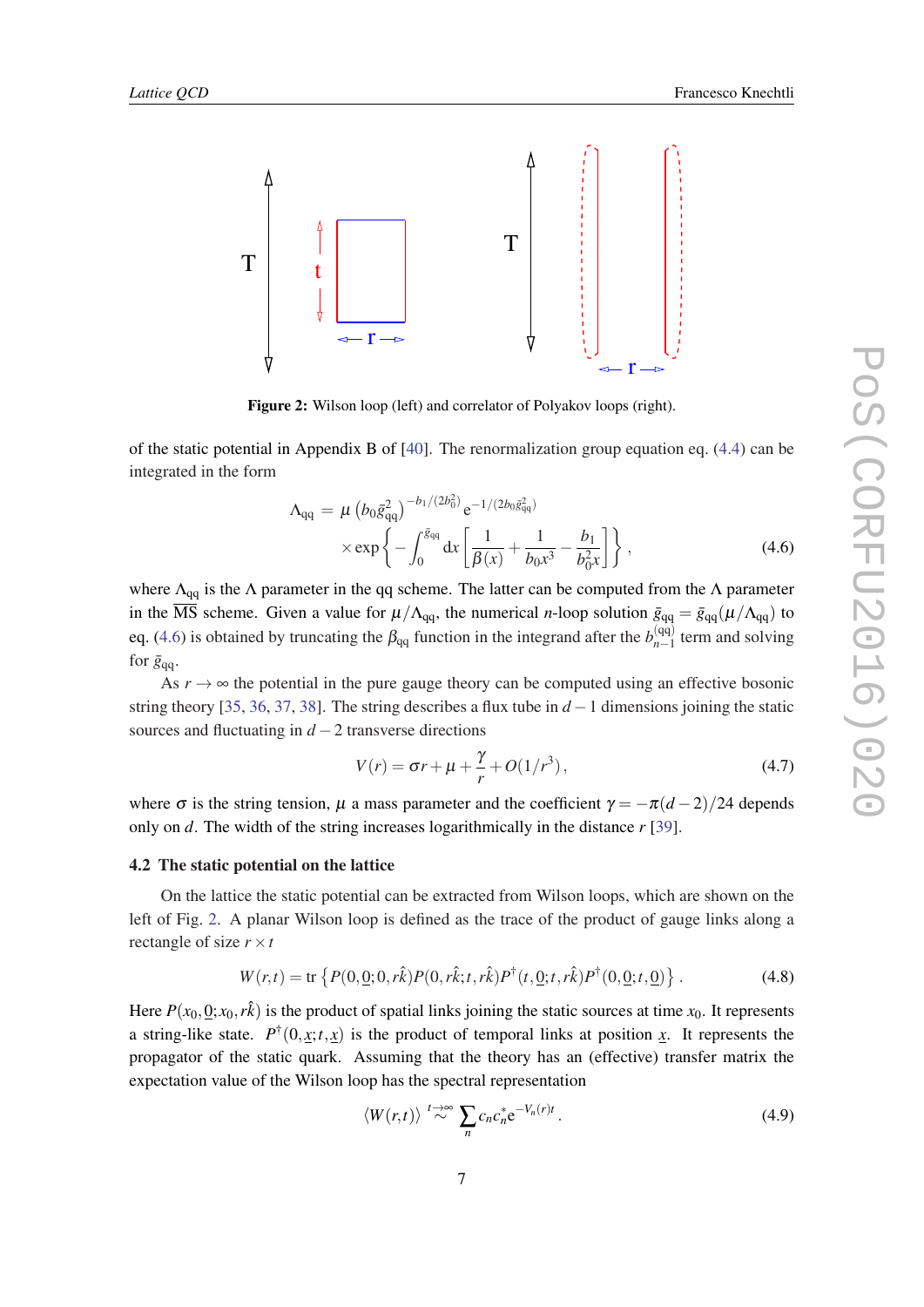<span id="page-8-0"></span>This representation is for example derived explicitely in Appendix B of [[41\]](#page-14-0). In pure gauge theory for large values of *r* and *t* one expects an area law  $\langle W(r,t) \rangle \sim e^{-\sigma rt}$ .

The standard way to extract the energy levels  $V<sub>n</sub>$  from eq. ([4.9](#page-7-0)) is to use some technique of gauge link smearing to replace the spatial lines in the Wilson loops by  $P_i(x_0, \vec{0}; x_0, r\hat{k})$ , where *i* is the smearing index. One then has a correlation matrix  $\langle W_{ij}(r,t) \rangle$  (the smearing index *i* refers to time 0 and *j* to time *t*. For fixed distance *r* the correlation matrix  $C_{ij}(t) = \langle W_{ij}(r,t) \rangle$  is used to build the generalized eigenvalue problem

$$
C(t)v_n(t,t_0) = \lambda_n(t,t_0)C(t_0)v_n(t,t_0), \quad \lambda_n > \lambda_{n+1}
$$
\n(4.10)

The energy levels  $V_n$  can be computed as [[42\]](#page-14-0)

$$
V_n(r) = -\frac{1}{a} \ln \left\{ \frac{\lambda_n(t+a,t_0)}{\lambda_n(t,t_0)} \right\} + \varepsilon_n(t,t_0)
$$
\n(4.11)

with exponential corrections  $\varepsilon_n = O(e^{-\Delta E_n t})$ . We refer to [[43\]](#page-14-0) for a derivation of the corrections ∆*En*.

The static potential can also be extracted from the spatial correlator of temporal Polyakov loops, which is shown on the right of Fig. [2](#page-7-0):

$$
P(x)^* P(y)|_{y=x+r\hat{k}}, \t\t(4.12)
$$

where the Polyakov loop is defined as the trace of the path through *x* which winds once around the time axis  $P(x) = \text{tr} \{ U_\mu(x) U_\mu(x + a\hat{\mu}) \dots U_\mu(x + (T - a)\hat{\mu}) \} |_{\mu=0}$ . The static potential is obtained as [[47\]](#page-14-0)

$$
V(r) \stackrel{T \to \infty}{\sim} -\frac{1}{T} \ln \langle P(x)^* P(y) \, |_{y=x+r\hat{k}}. \tag{4.13}
$$

Using the Polyakov loop correlator requires simulations of lattices with different temporal extents *T* to take the limit  $T \rightarrow \infty$ .

Wilson loops are not good operators when it comes to compute the static potential in QCD with dynamical quarks (in the fundamental representation of  $SU(3)$ ) at large distances *r*. As we mentioned above at large *r* due to string breaking the ground state potential is the energy of two static-light mesons which results in a flattening of the static potential. As it was shown in previous studies in the case of the *SU*(2) Higgs model [[49,](#page-15-0) [50,](#page-15-0) [51\]](#page-15-0) and then in QCD [\[52\]](#page-15-0), in order to see string breaking and the flattening of the potential one has to construct a matrix correlation which includes Wilson loops, off-diagonal matrix elements describing the transition between a stringlike state and a state made of two static-light mesons and a diagonal element describing only two static-light mesons. Schematically the matrix is represented as

$$
\left(\begin{matrix}\sqrt{N_{\rm f}}\end{matrix}\begin{matrix}1 & \sqrt{N_{\rm f}}\end{matrix}\begin{matrix}1 & \sqrt{N_{\rm f}}\end{matrix}\begin{matrix}1 & \sqrt{N_{\rm f}}\end{matrix}\begin{matrix}1 & \sqrt{N_{\rm f}}\end{matrix}\begin{matrix}1 & \sqrt{N_{\rm f}}\end{matrix}\begin{matrix}1 & \sqrt{N_{\rm f}}\end{matrix}\begin{matrix}1 & \sqrt{N_{\rm f}}\end{matrix}\begin{matrix}1 & \sqrt{N_{\rm f}}\end{matrix}\begin{matrix}1 & \sqrt{N_{\rm f}}\end{matrix}\begin{matrix}1 & \sqrt{N_{\rm f}}\end{matrix}\begin{matrix}1 & \sqrt{N_{\rm f}}\end{matrix}\begin{matrix}1 & \sqrt{N_{\rm f}}\end{matrix}\begin{matrix}1 & \sqrt{N_{\rm f}}\end{matrix}\begin{matrix}1 & \sqrt{N_{\rm f}}\end{matrix}\begin{matrix}1 & \sqrt{N_{\rm f}}\end{matrix}\begin{matrix}1 & \sqrt{N_{\rm f}}\end{matrix}\begin{matrix}1 & \sqrt{N_{\rm f}}\end{matrix}\begin{matrix}1 & \sqrt{N_{\rm f}}\end{matrix}\begin{matrix}1 & \sqrt{N_{\rm f}}\end{matrix}\begin{matrix}1 & \sqrt{N_{\rm f}}\end{matrix}\begin{matrix}1 & \sqrt{N_{\rm f}}\end{matrix}\begin{matrix}1 & \sqrt{N_{\rm f}}\end{matrix}\begin{matrix}1 & \sqrt{N_{\rm f}}\end{matrix}\begin{matrix}1 & \sqrt{N_{\rm f}}\end{matrix}\begin{matrix}1 & \sqrt{N_{\rm f}}\end{matrix}\begin{matrix}1 & \sqrt{N_{\rm f}}\end{matrix}\begin{matrix}1 & \sqrt{N_{\rm f}}\end{matrix}\begin{matrix}1 & \sqrt{N_{\rm f}}\end{matrix}\begin{matrix}1 & \sqrt{N_{\rm f}}\end{matrix}\begin{matrix}1 & \sqrt{N_{\rm f}}\end{matrix}\begin{matrix}1 & \sqrt{N_{\rm f}}\end{matrix}\begin{matrix}1 & \sqrt{N_{\rm f}}\end{matrix}\begin{matrix}1 & \sqrt{N_{\rm f}}\end{matrix}\begin{matrix}1 & \sqrt{N_{\rm f}}\end{matrix}\begin{matrix}1 & \sqrt{N_{\rm f}}\end{matrix}\begin{matrix}1 & \sqrt{N_{\rm f}}\end{matrix}\begin{matrix}1 & \sqrt{N_{\rm f}}\end{matrix}\
$$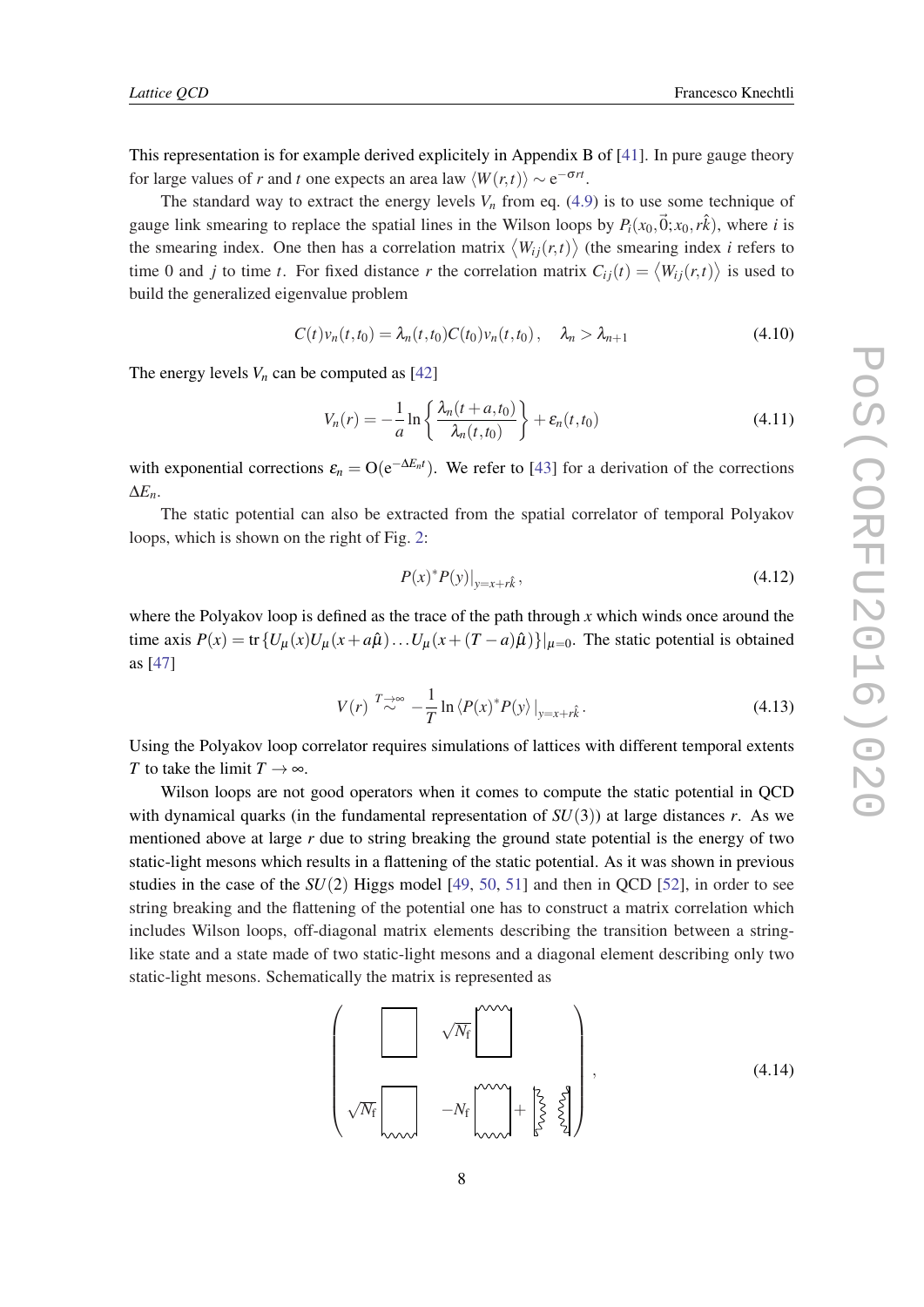<span id="page-9-0"></span>

Figure 3: Left: the static potential in the pure gauge theory, from [\[57](#page-15-0)]. Right: the static force in the pure gauge theory, from [[47](#page-14-0)].

where *N*<sub>f</sub> degenerate dynamical quarks are assumed and the diagrams are from [[52\]](#page-15-0).

Due to confinement, the Wilson loop has a signal which decays exponentially with the area of the loop:  $\langle W(r,t) \rangle \approx \exp(-\sigma rt)$ . This is the result of cancellations in the average between positive and negative values of the loop. The variance of the Wilson loop is instead dominated by  $\langle W(r,t)^2 \rangle$  which is approximately a constant (being the average of positive values). Therefore the signal-to-noise ratio of Wilson loops decays exponentially with the area of the loop. The same problem arises with Polyakov loops. The deterioration of the quality of the signal can be tamed by the following techniques:

- In pure  $SU(N)$  theory, an exponential reduction with the temporal extent *t* of the error of Wilson loops can be achieved by using the one-link integral to replace the temporal link [\[44\]](#page-14-0). An even more effective technique to reduce exponentially the error of the Polyakov loop correlator is the multilevel algorithm [[45\]](#page-14-0). These methods are not applicable with fermions.
- With fermions, HYP smearing [\[46](#page-14-0)] can be used to smear the temporal gauge links in the Wilson loops [[40\]](#page-14-0). This minimizes the self-energy contribution of the static quarks and therefore improves the signal-to-noise ratio [\[48](#page-14-0)]. Still the signal-to-noise ratio falls off exponentially.

Smearing is also applied to the quark fields in the correlation matrix eq. [\(4.14](#page-8-0)) to improve the overlap with the physical states. An efficient quark smearing technique is distillation [[53\]](#page-15-0).

## 4.3 Lattice results

The static potential can be used to define a physical scale by solving the following equation for the static force

$$
r^2 F(r)|_{r=r(c)} = c.
$$
\n(4.15)

Specifying a value for the constant *c* and solving for  $r = r(c)$  leads to a value  $r(c)/a$  in lattice units. If  $r(c)$  is known in physical units of fm (fermi) the lattice spacing can be determined. Taking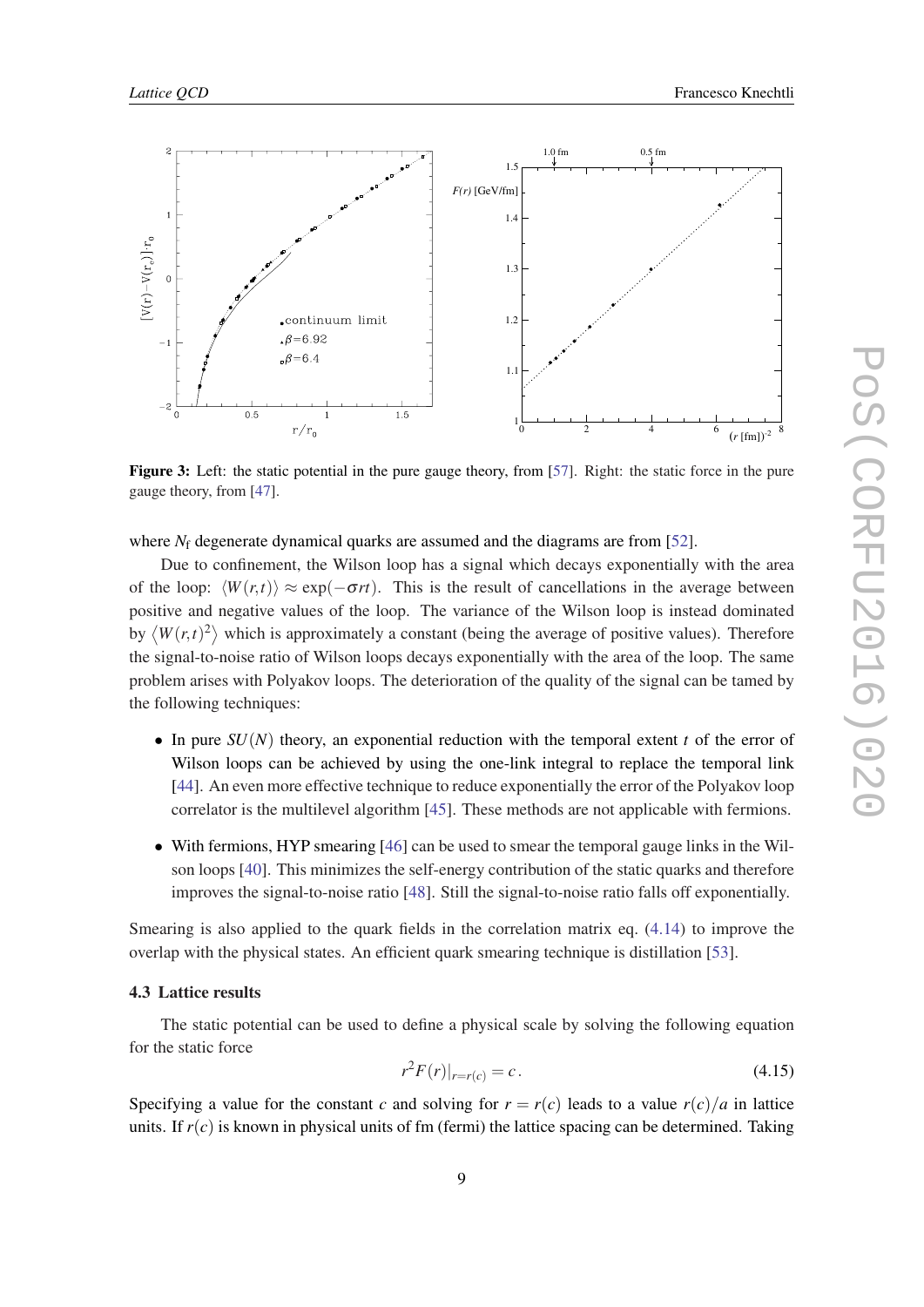<span id="page-10-0"></span>

Figure 4: Left: the running coupling  $\alpha_{qq}(1/r)$  in the  $N_f = 2$  theory compared to perturbation theory and  $N_f = 0$  data from [[57\]](#page-15-0). Right: the slope of the static force  $c(r)$ , which is proportional to a running coupling, compared to pertutbation theory, potential models and  $N_f = 0$  data from [[47\]](#page-14-0). The plots are taken from [\[58](#page-15-0)].

 $c = 1.65$  leads to the Sommer scale  $r_0 = r(1.65)$  which has a value of about 0.5 fm in QCD [[54\]](#page-15-0). The physical value can be determined by comparing to phenomenological potential models. Alternatively it can be extracted by computing the product with another scale, for example with the kaon decay constant  $r_0 f_K$  and using the physical value of  $f_K$ , see [\[55](#page-15-0)]. Other choices for *c* in eq. [\(4.15](#page-9-0)) are  $r_1 = r(1.0)$  [[56\]](#page-15-0) and  $r_c = r(0.65)$  [[57\]](#page-15-0).

In this section we present a selection of results about the static potential obtained from lattice simulations which illustrate fundamental properties of QCD. In Fig. [3](#page-9-0) we show results for the static potential (left) and the static force (right) in the pure gauge theory. The left plot is taken from [\[57](#page-15-0)] and shows the static potential after taking the continuum limit (black circles). At short distances it is compared to the perturbative expansion (continued line). The latter is computed from the static force by integrating the renormalization group equation for  $\alpha_{qq}$  as in eq. ([4.6](#page-7-0)) with the 3-loop  $\beta$ function (i.e. using the coefficients of the  $\beta_{qq}$  function up to and including  $b_2^{(qq)}$  $2^{(qq)}$  in eq. [\(4.5\)](#page-6-0)). The dotted line is the parameter free prediction from the bosonic string in eq. [\(4.7](#page-7-0)), where the string tension is fixed by  $\sigma r_0^2 = 1.65 - \pi/12$ . One sees that the bosonic string model agrees very well with the data for the static potential already at distances around  $r<sub>0</sub>$ . This is confirmed by the right plot in Fig. [3](#page-9-0), which is taken from [[47\]](#page-14-0) and shows the static force as a function of  $1/r^2$ . The bosonic string predicts  $F(r) = \sigma - \gamma/r^2 + O(1/r^4)$ . Indeed the data are well approximated by a linear function in  $1/r^2$  (dotted line, fitted to the four points at the largest distances) as soon as  $r \ge r_0 \approx 0.5$  fm. Still there is a curvature in the data which can be measured by computing the slope

$$
c(r) = \frac{1}{2}r^3 F'(r),
$$
\n(4.16)

which is shown in the right plot of Fig. 4. The slope  $c(r)$  can be used to define a running coupling  $\alpha_{\rm c} = \bar{g}_{\rm c}^2/(4\pi)$  for small *r* 

$$
\alpha_{\rm c}(\mu) = -\frac{1}{C_{\rm F}}c(r) \tag{4.17}
$$

at the renormalization  $\mu = 1/r$ . The beta function for the coupling  $\alpha_c$  can be found in Appendix B of [[40\]](#page-14-0).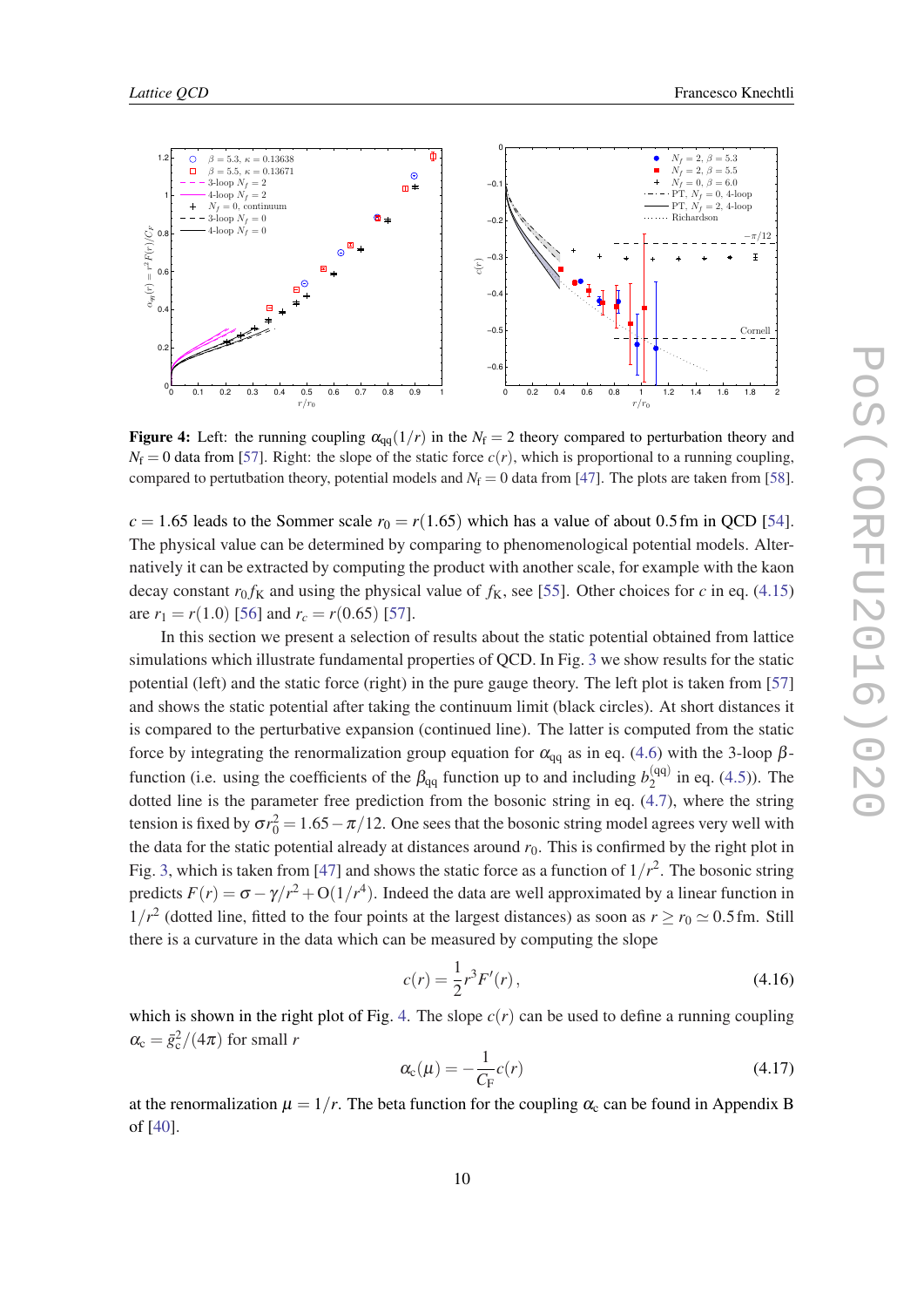<span id="page-11-0"></span>

Figure 5: Left plot: the static potential (red circles) and its first excited state (blue pentagrams), from [\[52](#page-15-0)]. Right plot: the modification of the static potential in the presence of a hadrons, from [[65\]](#page-16-0).

The coupling  $\alpha_{qq}$  and the slope  $c(r)$  have been measured in the theory with  $N_f = 2$  dynamical fermions. The results are shown in Fig. [4.](#page-10-0) We used the ensembles of gauge configurations labelled "F7" and "O7" in [[55\]](#page-15-0) which were generated by CLS (Coordinated Lattice Simulations consortium) using the Wilson gauge action and  $N_f = 2$  flavors of  $O(a)$  improved Wilson quarks. The lattice spacings are  $a = 0.066$  fm (blue circles) and  $a = 0.049$  fm (red squares) and the quark mass corresponds to a pion mass  $m<sub>\pi</sub> = 270$  MeV. In Fig. [4](#page-10-0) we also plot the perturbative curves obtained from eq. ([4.6\)](#page-7-0) (and a similarly for the coupling  $\bar{g}_c$ ). The  $\Lambda$  parameters are known from [[59\]](#page-15-0) for the  $N_f = 0$  theory and from [[55\]](#page-15-0) for the  $N_f = 2$  theory. The band of the perturbative curves reflects the uncertainty of the  $\Lambda$  parameter. A quantitative comparison to the perturbative curves requires a careful continuum limit and, certainly for the  $N_f = 2$  theory, smaller lattice spacings to reach small enough distances *r*. In the right plot about  $c(r)$  in Fig. [4](#page-10-0) we compare the  $N_f = 2$  data to the value  $c = -0.52$  (dashed line)<sup>2</sup> that it takes in the phenomenological Cornell potential [\[60](#page-15-0)] and to the curve (dotted) derived from the Richardson potential [\[61](#page-15-0)]. The slope *c* is an interesting but difficult quantity for holographic QCD models [\[62](#page-15-0)].

The energy levels for the ground state and the first excited state potentials in QCD with  $N_f = 2$ dynamical quarks have been calculated in [[52\]](#page-15-0) from the correlation matrix eq. [\(4.14](#page-8-0)). The simulations are done at a lattice spacing  $a = 0.083$  fm and pion mass  $m<sub>\pi</sub> = 400$  MeV and the results are shown in the left plot of Fig. 5. The string breaking distance was calculated to be  $r_b/r_0 \approx 2.5$ . The cyan bands are a qualitative sketch of the expected behavior with  $N_f = 2 + 1$  dynamical quarks, where a second breaking happens. Calculations of string breaking with  $N_f = 2 + 1$  are under way [[63\]](#page-15-0). The continuum limit and the dependence on the quark mass of string breaking are still open issues. String breaking is a fundamental aspect of QCD with dynamical quarks. It provides input for phenomenological potential models which can shed light on the nature of recently-discovered exotic heavy-flavor hadrons, see [\[64\]](#page-15-0) for a recent discussion.

The static potential is modified by the presence of a hadron. The difference  $\Delta V_H = V_H - V_0$ of the static potential in the presence of a hadron  $V_H$  and the static potential in the vacuum  $V_0$  can be computed from the correlator of a Wilson loop  $W(r,t)$  and a hadron two-point function  $C_{H,2pt}$ 

<sup>&</sup>lt;sup>2</sup>This is approximately twice the asymptotic value  $c(r = \infty) = -\pi/12$  in the pure gauge theory.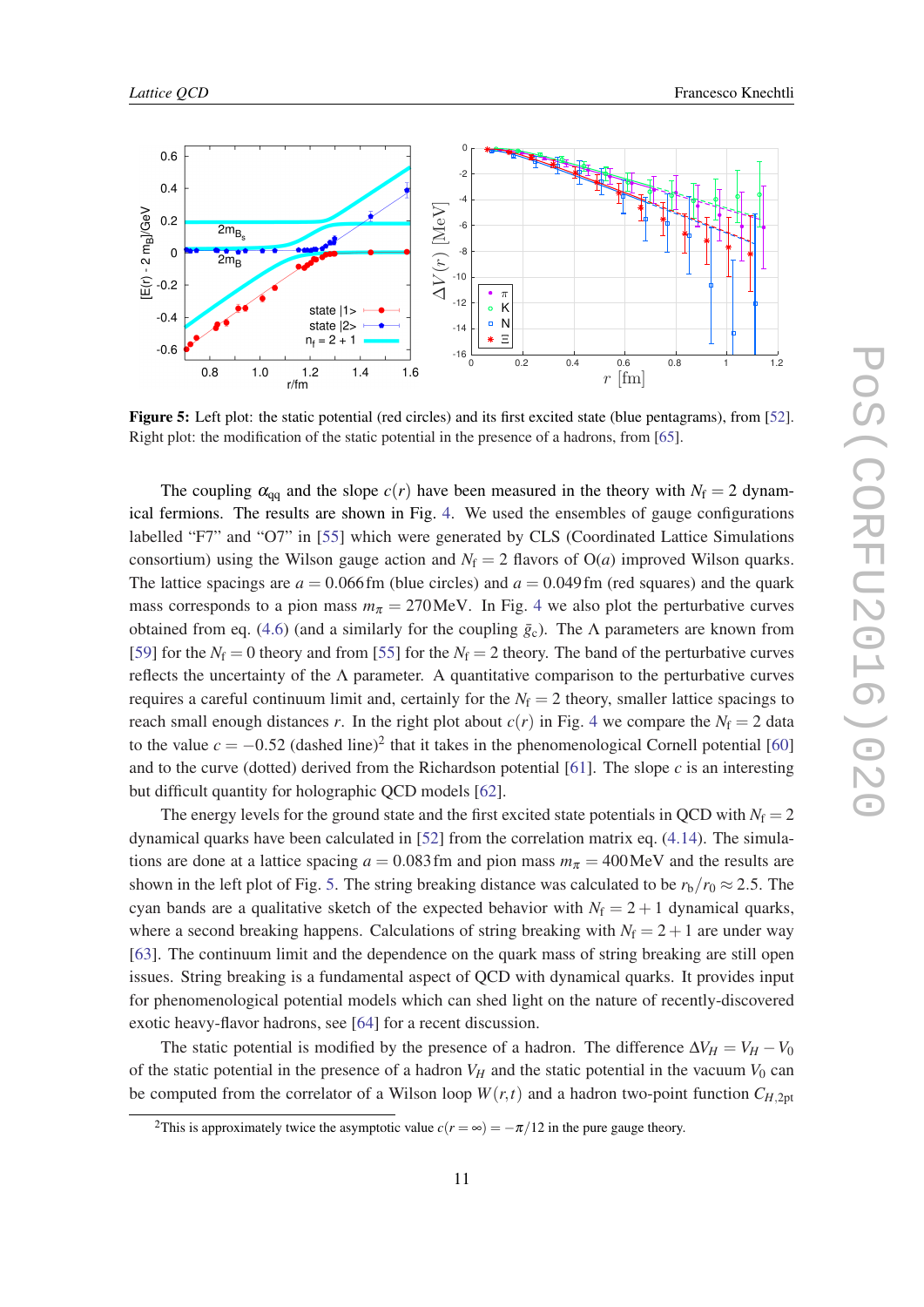<span id="page-12-0"></span>defined as [[65\]](#page-16-0)

$$
C_H(r, \delta t, t) = \frac{\langle W(r, t)C_{H, 2pt}(t+2\delta t)\rangle}{\langle W(r, t)\rangle \langle C_{H, 2pt}(t+2\delta t)\rangle}.
$$
\n(4.18)

The argument  $\delta t$  is the distance in time between the source of the hadron and the Wilson loop and it is also the same distance between the latter and the sink of the hadron (i.e. the hadron propagates over a time  $t + 2\delta t$ ). The potential difference is computed as  $\Delta V_H = -\lim_{t\to\infty} \frac{d}{dt} \ln [C_H(r,\delta t,t)]$  and extrapolating  $\delta t \to \infty$ . The right plot of Fig. [5](#page-11-0) presents the results for the shift  $\Delta V_H$  for the pion  $\pi$ , the kaon *K*, the nucleon *N* and the cascade Ξ. The calculation was done using the  $N_f = 2 + 1$ ensemble of gauge configurations labelled "C101" generated by CLS [[66\]](#page-16-0). The lattice spacing is  $a = 0.0854(15)$  fm and the kaon and pion masses are  $m_\pi \approx 223$  MeV and  $m_K \approx 476$ MeV respectively. The potential shift is negative and of similar size for all hadrons investigated. The effect is small, it is  $-\Delta V_H \approx 2-3$  MeV at distance  $r = 0.5$  fm  $\simeq r_0$ . Solving the Schrödinger equation with the modified potential yields a stronger binding of charmonium states  $(c\bar{c})$ . Their masses decrease by few MeV like the binding of deuterium. The modification of the static potential in the presence of a hadron is a test of the idea of hadro-quarkonia [\[67](#page-16-0)] which provides a possible interpretation for the candidates of a penta-quark state  $(c\bar{c}uud)$  reported in [\[68,](#page-16-0) [69](#page-16-0)].

#### 5. Conclusions

More than 40 years after its invention, lattice QCD has developed into an active field of research connecting physics, mathematics and informatics. As it was shown in this lecture using the example of the static potential, there are still important open questions to be answered.

Acknowledgments. I thank Peter Weisz for his help in providing me with his lecture at the Corfu Summer School 2014 and Tomasz Korzec for his valuable comments on the manuscript. I acknowledge financial support from the Program for European Joint Doctorates HPC-LEAP (High Performance Computing in Life sciences, Engineering and Physics).

# References

- [1] F. Knechtli, M. Günther and M. Peardon, *Lattice Quantum Chromodynamics: Practical Essentials*, doi:10.1007/978-94-024-0999-4.
- [2] M. Lüscher, *Lattice QCD: From quark confinement to asymptotic freedom*, Annales Henri Poincare 4 (2003) S197, [hep-ph/0211220].
- [3] D. J. Gross and F. Wilczek, *Ultraviolet Behavior of Nonabelian Gauge Theories*, Phys. Rev. Lett. 30 (1973) 1343.
- [4] H. D. Politzer, *Reliable Perturbative Results for Strong Interactions?*, Phys. Rev. Lett. 30 (1973) 1346.
- [5] C. Patrignani *et al.* [Particle Data Group], *Review of Particle Physics*, Chin. Phys. C 40 (2016) no.10, 100001.
- [6] K. G. Wilson, *Confinement of Quarks*, Phys. Rev. D 10 (1974) 2445.
- [7] K. G. Wilson, *The Origins of lattice gauge theory*, Nucl. Phys. Proc. Suppl. 140 (2005) 3, [hep-lat/0412043].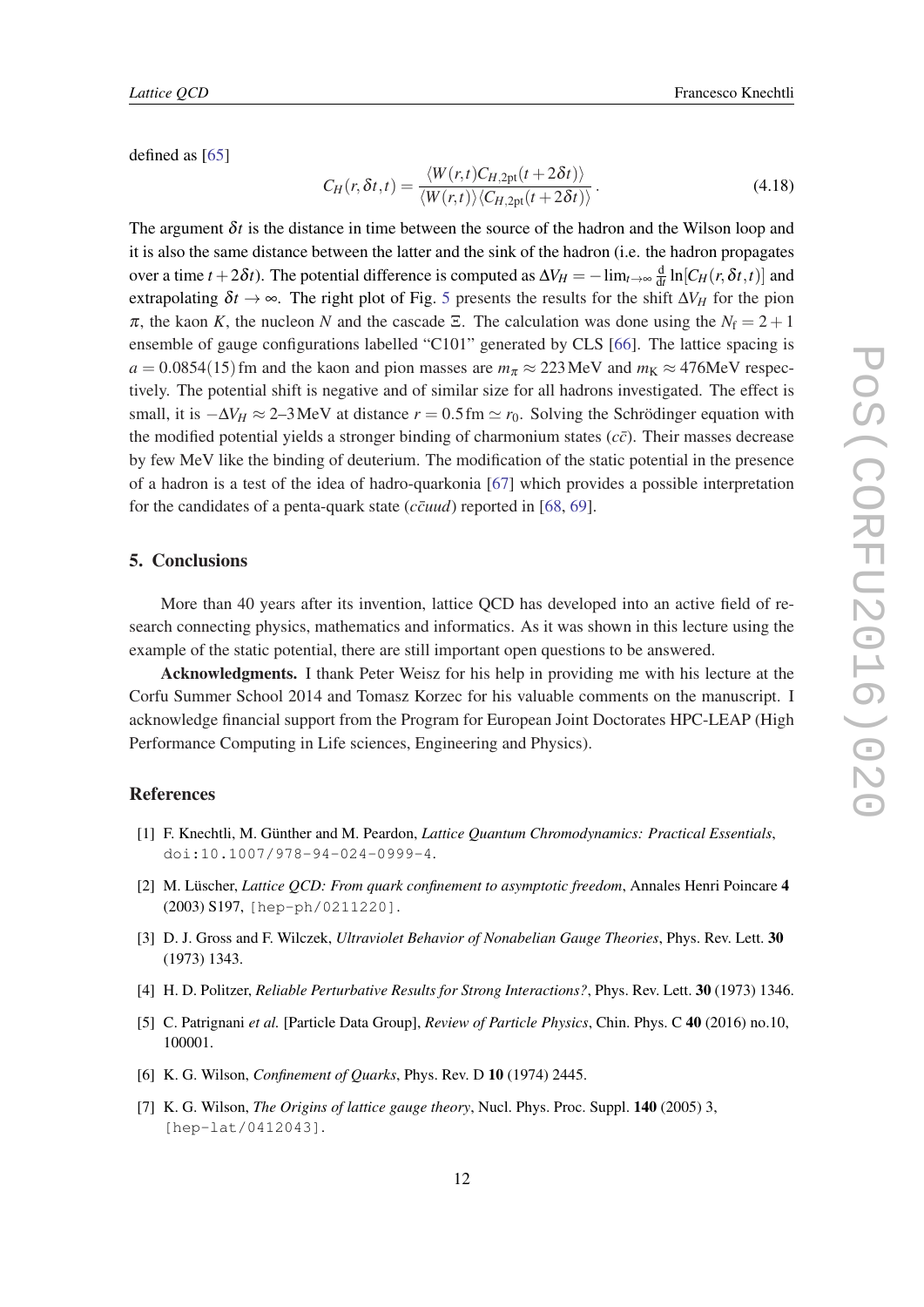- <span id="page-13-0"></span>[8] B. Sheikholeslami and R. Wohlert, *Improved Continuum Limit Lattice Action for QCD with Wilson Fermions*, Nucl. Phys. B 259 (1985) 572.
- [9] G. Heatlie, G. Martinelli, C. Pittori, G. C. Rossi and C. T. Sachrajda, *The improvement of hadronic matrix elements in lattice QCD*, Nucl. Phys. B 352 (1991) 266.
- [10] P. H. Ginsparg and K. G. Wilson, *A Remnant of Chiral Symmetry on the Lattice*, Phys. Rev. D 25 (1982) 2649.
- [11] P. Hasenfratz, V. Laliena and F. Niedermayer, *The Index theorem in QCD with a finite cutoff*, Phys. Lett. B 427 (1998) 125, [hep-lat/9801021].
- [12] M. Lüscher, *Exact chiral symmetry on the lattice and the Ginsparg-Wilson relation*, Phys. Lett. B 428 (1998) 342, [hep-lat/9802011].
- [13] H. Neuberger, *Exactly massless quarks on the lattice*, Phys. Lett. B 417 (1998) 141, [hep-lat/9707022].
- [14] C. Gattringer and C. B. Lang, *Quantum chromodynamics on the lattice*, Lect. Notes Phys. 788 (2010) 1.
- [15] M. Lüscher, *Construction of a Selfadjoint, Strictly Positive Transfer Matrix for Euclidean Lattice Gauge Theories*, Commun. Math. Phys. 54 (1977) 283.
- [16] R. Sommer, *Scale setting in lattice QCD*, PoS LATTICE 2013 (2014) 015, [arXiv:1401.3270 [hep-lat]].
- [17] K. Symanzik, *Cutoff dependence in lattice* φ 4 4 *theory*, NATO Sci. Ser. B 59 (1980) 313.
- [18] P. Weisz, *Renormalization and lattice artifacts*, [arXiv:1004.3462].
- [19] M. Lüscher, *Computational Strategies in Lattice QCD*, [arXiv:1002.4232 [hep-lat]].
- [20] M. Lüscher, *A Portable high quality random number generator for lattice field theory simulations*, Comput. Phys. Commun. 79 (1994) 100, [hep-lat/9309020].
- [21] U. Wolff [ALPHA Collaboration], *Monte Carlo errors with less errors*, Comput. Phys. Commun. 156 (2004) 143, Erratum: [Comput. Phys. Commun. 176 (2007) 383], [hep-lat/0306017].
- [22] S. Duane, A. D. Kennedy, B. J. Pendleton and D. Roweth, *Hybrid Monte Carlo*, Phys. Lett. B 195 (1987) 216.
- [23] S. Schaefer *et al.* [ALPHA Collaboration], *Critical slowing down and error analysis in lattice QCD simulations*, Nucl. Phys. B 845 (2011) 93, [arXiv:1009.5228 [hep-lat]].
- [24] M. Lüscher and S. Schaefer, *Lattice QCD without topology barriers*, JHEP 1107 (2011) 036, [arXiv:1105.4749 [hep-lat]].
- [25] W. Fischler, *Quark anti-Quark Potential in QCD*, Nucl. Phys. B 129 (1977) 157.
- [26] A. Billoire, *How Heavy Must Be Quarks in Order to Build Coulombic q anti-q Bound States*, Phys. Lett. 92B (1980) 343.
- [27] M. Peter, *The Static potential in QCD: A Full two loop calculation*, Nucl. Phys. B 501 (1997) 471, [hep-ph/9702245].
- [28] Y. Schroder, *The Static potential in QCD to two loops*, Phys. Lett. B 447 (1999) 321, [hep-ph/9812205].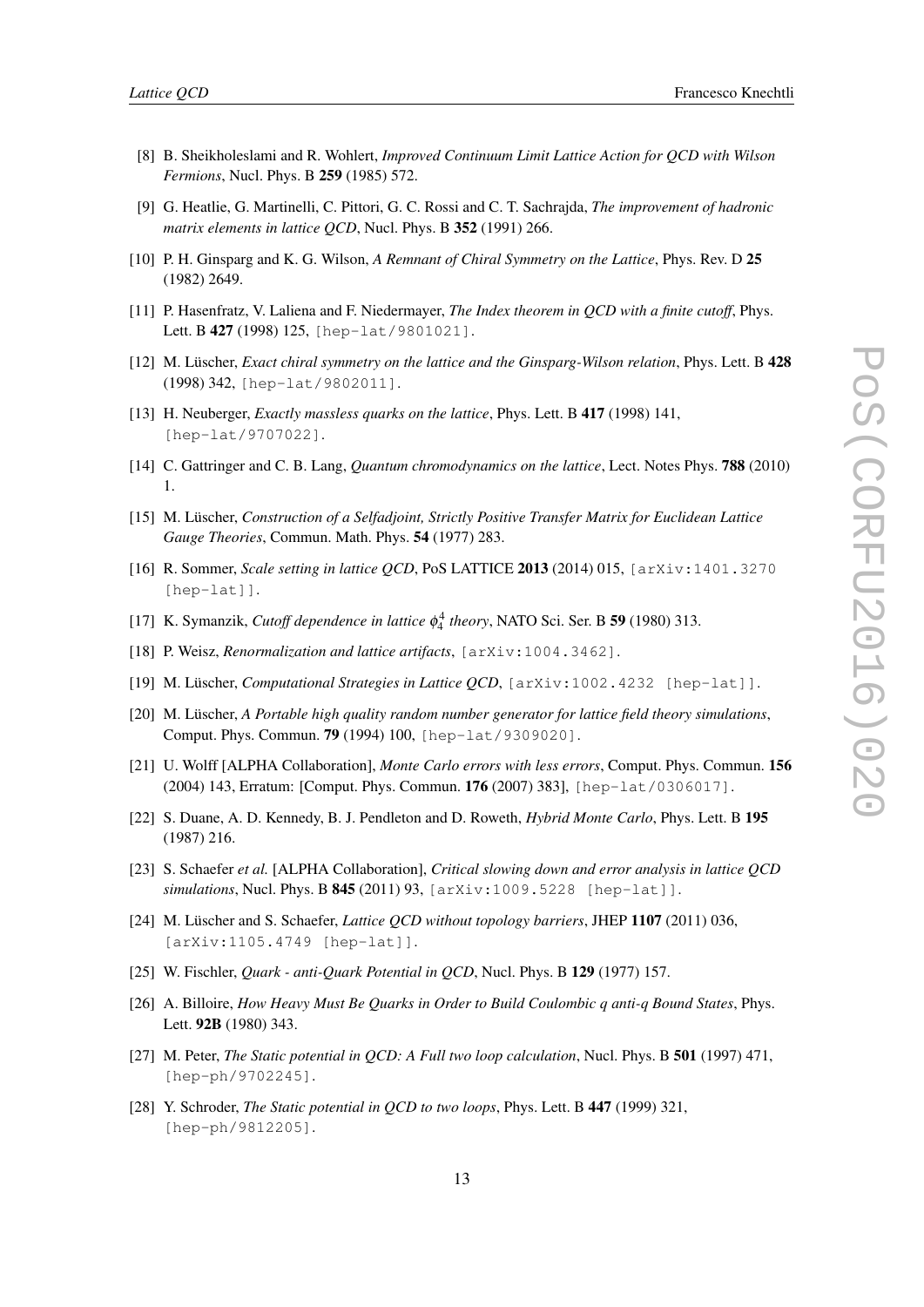- <span id="page-14-0"></span>[29] M. Melles, *The Static QCD potential in coordinate space with quark masses through two loops*, Phys. Rev. D 62 (2000) 074019, [hep-ph/0001295].
- [30] N. Brambilla, A. Pineda, J. Soto and A. Vairo, *Potential NRQCD: An Effective theory for heavy quarkonium*, Nucl. Phys. B 566 (2000) 275, [hep-ph/9907240].
- [31] N. Brambilla, A. Pineda, J. Soto and A. Vairo, *The Infrared behavior of the static potential in perturbative QCD*, Phys. Rev. D 60 (1999) 091502, [hep-ph/9903355].
- [32] A. V. Smirnov, V. A. Smirnov and M. Steinhauser, *Three-loop static potential*, Phys. Rev. Lett. 104 (2010) 112002, [arXiv:0911.4742 [hep-ph]].
- [33] C. Anzai, Y. Kiyo and Y. Sumino, *Static QCD potential at three-loop order*, Phys. Rev. Lett. 104 (2010) 112003, [arXiv:0911.4335 [hep-ph]].
- [34] R. N. Lee, A. V. Smirnov, V. A. Smirnov and M. Steinhauser, *Analytic three-loop static potential*, Phys. Rev. D 94 (2016) no.5, 054029, [arXiv:1608.02603 [hep-ph]].
- [35] Y. Nambu, *QCD and the String Model*, Phys. Lett. 80B (1979) 372.
- [36] M. Lüscher, K. Symanzik and P. Weisz, *Anomalies of the Free Loop Wave Equation in the WKB Approximation*, Nucl. Phys. B 173 (1980) 365.
- [37] M. Lüscher, *Symmetry Breaking Aspects of the Roughening Transition in Gauge Theories*, Nucl. Phys. B 180 (1981) 317.
- [38] M. Lüscher and P. Weisz, *String excitation energies in SU(N) gauge theories beyond the free-string approximation*, JHEP 0407 (2004) 014, [hep-th/0406205].
- [39] M. Lüscher, G. Münster and P. Weisz, *How Thick Are Chromoelectric Flux Tubes?*, Nucl. Phys. B 180 (1981) 1.
- [40] M. Donnellan, F. Knechtli, B. Leder and R. Sommer, *Determination of the Static Potential with Dynamical Fermions*, Nucl. Phys. B 849 (2011) 45, [arXiv:1012.3037 [hep-lat]].
- [41] F. Knechtli, *The Static potential in the SU(2) Higgs model*, [hep-lat/9910044].
- [42] M. Lüscher and U. Wolff, *How to Calculate the Elastic Scattering Matrix in Two-dimensional Quantum Field Theories by Numerical Simulation*, Nucl. Phys. B 339 (1990) 222.
- [43] B. Blossier, M. Della Morte, G. von Hippel, T. Mendes and R. Sommer, *On the generalized eigenvalue method for energies and matrix elements in lattice field theory*, JHEP 0904 (2009) 094, [arXiv:0902.1265 [hep-lat]].
- [44] G. Parisi, R. Petronzio and F. Rapuano, *A Measurement of the String Tension Near the Continuum Limit*, Phys. Lett. 128B (1983) 418.
- [45] M. Lüscher and P. Weisz, *Locality and exponential error reduction in numerical lattice gauge theory*, JHEP 0109 (2001) 010, [hep-lat/0108014].
- [46] A. Hasenfratz and F. Knechtli, *Flavor symmetry and the static potential with hypercubic blocking*, Phys. Rev. D 64 (2001) 034504, [hep-lat/0103029].
- [47] M. Lüscher and P. Weisz, *Quark confinement and the bosonic string*, JHEP 0207 (2002) 049, [hep-lat/0207003].
- [48] M. Della Morte, A. Shindler and R. Sommer, *On lattice actions for static quarks*, JHEP 0508 (2005) 051, [hep-lat/0506008].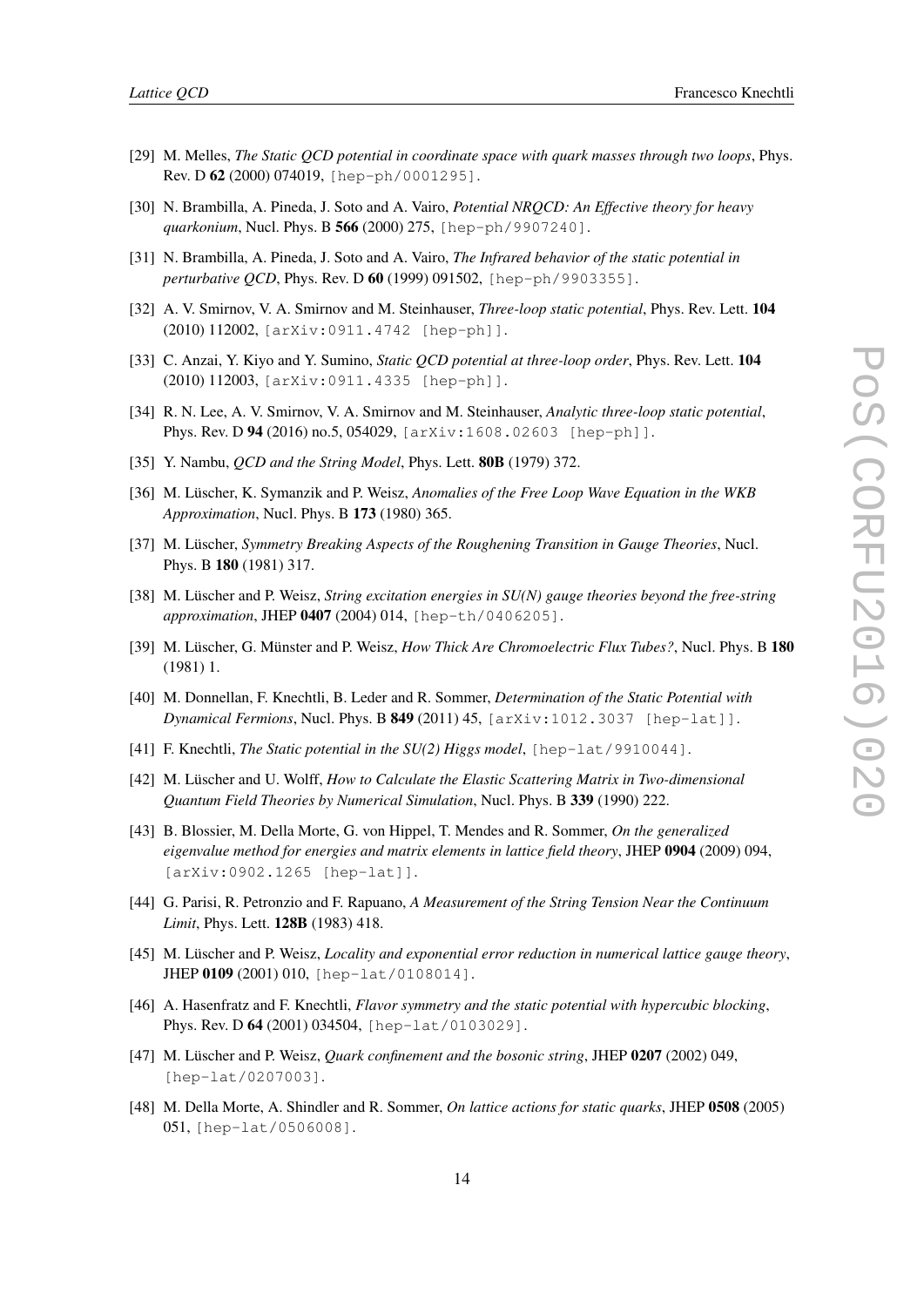- <span id="page-15-0"></span>[49] F. Knechtli and R. Sommer [ALPHA Collaboration], *String breaking in SU(2) gauge theory with scalar matter fields*, Phys. Lett. B 440 (1998) 345, Erratum: [Phys. Lett. B 454 (1999) 399], [hep-lat/9807022].
- [50] F. Knechtli and R. Sommer [ALPHA Collaboration], *String breaking as a mixing phenomenon in the SU(2) Higgs model*, Nucl. Phys. B 590 (2000) 309, [hep-lat/0005021].
- [51] O. Philipsen and H. Wittig, *String breaking in nonAbelian gauge theories with fundamental matter fields*, Phys. Rev. Lett. 81 (1998) 4056, Erratum: [Phys. Rev. Lett. 83 (1999) 2684] [hep-lat/9807020].
- [52] G. S. Bali, H. Neff, T. Düssel, T. Lippert and K. Schilling [SESAM Collaboration], *Observation of string breaking in QCD*, Phys. Rev. D 71 (2005) 114513, [hep-lat/0505012].
- [53] M. Peardon, J. Bulava, J. Foley, C. Morningstar, J. Dudek, R. G. Edwards, B. Joo, H. W. Lin, D. G. Richards, K. J. Juge [Hadron Spectrum Collaboration], *A Novel quark-field creation operator construction for hadronic physics in lattice QCD*, Phys. Rev. D 80 (2009) 054506, [arXiv:0905.2160 [hep-lat]].
- [54] R. Sommer, *A New way to set the energy scale in lattice gauge theories and its applications to the static force and alpha-s in SU(2) Yang-Mills theory*, Nucl. Phys. B 411 (1994) 839, [hep-lat/9310022].
- [55] P. Fritzsch, F. Knechtli, B. Leder, M. Marinkovic, S. Schaefer, R. Sommer and F. Virotta, *The strange quark mass and Lambda parameter of two flavor QCD*, Nucl. Phys. B 865 (2012) 397, [arXiv:1205.5380 [hep-lat]].
- [56] C. W. Bernard, T. Burch, K. Orginos, D. Toussaint, T. A. DeGrand, C. E. DeTar, S. A. Gottlieb, U. M. Heller, J. E. Hetrick and B. Sugar, *The Static quark potential in three flavor QCD*, Phys. Rev. D 62 (2000) 034503, [hep-lat/0002028].
- [57] S. Necco and R. Sommer, *The N(f) = 0 heavy quark potential from short to intermediate distances*, Nucl. Phys. B 622 (2002) 328, [hep-lat/0108008].
- [58] B. Leder and F. Knechtli [ALPHA Collaboration], *The shape of the static potential with dynamical fermions*, PoS LATTICE 2011 (2011) 315, [arXiv:1112.1246 [hep-lat]].
- [59] S. Capitani, M. Lüscher, R. Sommer and H. Wittig, *Non-perturbative quark mass renormalization in quenched lattice QCD*, Nucl. Phys. B 544 (1999) 669, Erratum: [Nucl. Phys. B 582 (2000) 762], [hep-lat/9810063].
- [60] E. Eichten, K. Gottfried, T. Kinoshita, K. D. Lane and T. M. Yan, *Charmonium: Comparison with Experiment*, Phys. Rev. D 21 (1980) 203.
- [61] J. L. Richardson, *The Heavy Quark Potential and the Upsilon, J/psi Systems*, Phys. Lett. 82B (1979) 272.
- [62] D. Giataganas and N. Irges, *Flavor Corrections in the Static Potential in Holographic QCD*, Phys. Rev. D 85 (2012) 046001, [arXiv:1104.1623 [hep-th]].
- [63] V. Koch, J. Bulava, B. Hörz, F. Knechtli, G. Moir, C. Morningstar and M. Peardon, *Towards string breaking with 2+1 dynamical fermions using the stochastic LapH method*, PoS LATTICE 2015 (2016) 100, [arXiv:1511.04029 [hep-lat]].
- [64] R. Oncala and J. Soto, *Heavy Quarkonium Hybrids: Spectrum, Decay and Mixing*, arXiv:1702.03900 [hep-ph].